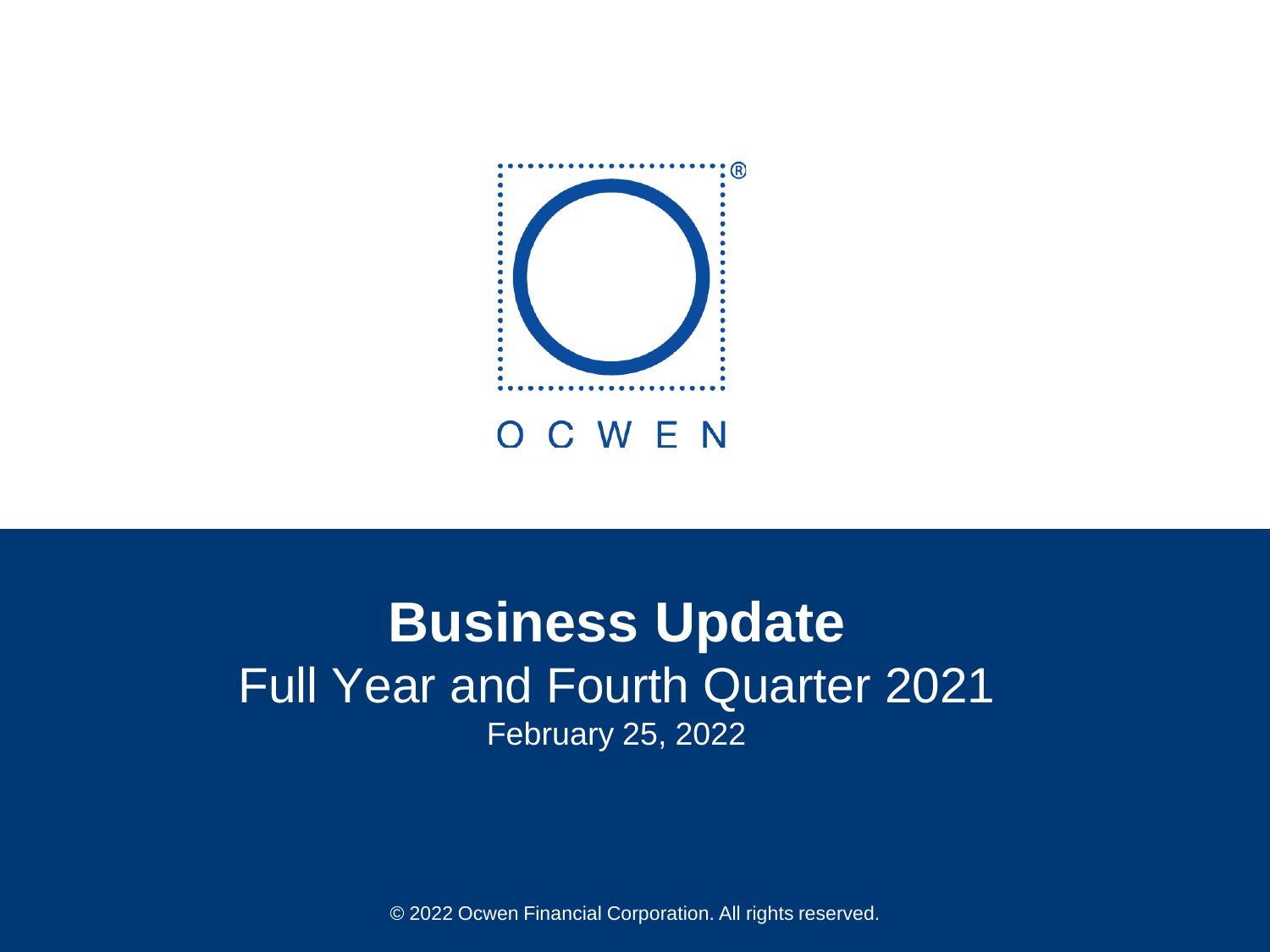

#### **FORWARD-LOOKING STATEMENTS**

This presentation contains forward-looking statements within the meaning of Section 27A of the Securities Act of 1933, as amended, and Section 21E of the Securities Exchange Act of 1934, as amended. These forward-looking statements may be identified by a reference to a future period or by the use of forward-looking terminology. Forward-looking statements are typically identified by words such as "expect", "believe", "foresee", "anticipate", "intend", "estimate", "goal", "strategy", "plan" "target" and "project" or conditional verbs such as "will", "may", "should", "could" or "would" or the negative of these terms, although not all forward-looking statements contain these words, and includes statements in this press release regarding the ability of our recent strategic transactions to improve our earnings. Forward-looking statements by their nature address matters that are, to different degrees, uncertain. Our business has been undergoing substantial change and we are experiencing significant changes within the mortgage lending and servicing ecosystem which has magnified such uncertainties. Readers should bear these factors in mind when considering such statements and should not place undue reliance on such statements.

Forward-looking statements involve a number of assumptions, risks and uncertainties that could cause actual results to differ materially. In the past, actual results have differed from those suggested by forward looking statements and this may happen again. Important factors that could cause actual results to differ materially from those suggested by the forward-looking statements include, but are not limited to, uncertainty relating to the continuing impacts of the COVID-19 pandemic, including the response of the U.S. government, state governments, the Federal National Mortgage Association (Fannie Mae) and Federal Home Loan Mortgage Corporation (Freddie Mac) (together, the GSEs), the Government National Mortgage Association (Ginnie Mae) and regulators, as well as the impacts on borrowers and the economy generally; the proportion of borrowers who enter into forbearance plans, the financial ability of borrowers to resume repayment and their timing for doing so; the extent to which our MSR asset vehicle (MAV), other recent transactions and our enterprise sales initiatives will generate additional subservicing volume and result in increased profitability; our ability, and the ability of MAV, to bid competitively for, and close acquisitions of, MSRs on terms that will enable us to achieve our growth objectives and a favorable return on our investment; our ability to reach an agreement to upsize MAV and the timing and terms of any such agreement; our ability to identify, enter into and close additional strategic transactions, including the ability to obtain regulatory approvals, enter into definitive financing arrangements, and satisfy closing conditions, and the timing for doing so; our ability to efficiently integrate the operations and assets of acquired businesses and to retain their employees and customers over time; our ability to achieve reverse

servicing growth targets; the extent to which we will be able to execute call rights transactions, and whether such transactions will generate the returns anticipated; the adequacy of our financial resources, including our sources of liquidity and ability to sell, fund and recover servicing advances, forward and reverse whole loans, and HECM and forward loan buyouts and put backs, as well as repay, renew and extend borrowings, borrow additional amounts as and when required, meet our MSR or other asset investment objectives and comply with our debt agreements, including the financial and other covenants contained in them; increased servicing costs based on increased borrower delinquency levels or other factors, including an increase in severe weather events resulting in property damage; the future of our relationship and remaining servicing agreements with New Residential Investment Corp.; our ability to continue to improve our financial performance through cost and productivity improvements; our ability to maintain and increase market share in our target markets; our ability to execute on identified business development and sales opportunities; uncertainty related to past, present or future claims, litigation, cease and desist orders and investigations regarding our business practices brought by government agencies and private parties, including state regulators, the Consumer Financial Protection Bureau (CFPB), State Attorneys General, the Securities and Exchange Commission (SEC), the Department of Justice or the Department of Housing and Urban Development (HUD); adverse effects on our business as a result of regulatory investigations, litigation, cease and desist orders or settlements and the reactions of key counterparties, including lenders, the GSEs and Ginnie Mae; the costs of complying with the terms of our settlements with regulatory agencies and disputes as to whether we have fully complied; increased regulatory scrutiny and media attention; any adverse developments in existing legal proceedings or the initiation of new legal proceedings; our ability to efficiently manage and fully comply with our regulatory and contractual compliance obligations; our ability to interpret correctly and comply with liquidity, net worth and other financial and other requirements of regulators, the GSEs and Ginnie Mae, as well as those set forth in our debt and other agreements; our ability to comply with our servicing agreements, including our ability to comply with the requirements of the GSEs and Ginnie Mae and maintain our seller/servicer and other statuses with them; our ability to realize anticipated gains from future draws on existing loans in our reverse mortgage portfolio; our servicer and credit ratings as well as other actions from various rating agencies, including any future downgrades; the impact of the LIBOR transition on our credit agreements; increased expense as a result of rising inflation and labor market trends; failure or breach of our, or our vendors', information technology, privacy protection or other security systems, including any failure to protect customers' data; as well as other risks and uncertainties

detailed in our reports and filings with the SEC, including, when filed, our annual report on Form 10-K for the year ended December 31, 2021 and any current report or quarterly report filed with the SEC since such date. Anyone wishing to understand Ocwen's business should review our SEC filings. Our forward-looking statements speak only as of the date they are made and, we disclaim any obligation to update or revise forward-looking statements whether as a result of new information, future events or otherwise.

#### **NON-GAAP FINANCIAL MEASURES**

This presentation contains references to non-GAAP financial measures, such as our references to adjusted pre-tax income (loss) and adjusted expenses.

We believe these non-GAAP financial measures provide a useful supplement to discussions and analysis of our financial condition. In addition, management believes that these presentations may assist investors with understanding and evaluating our initiatives to drive improved financial performance. However, these measures should not be analyzed in isolation or as a substitute to analysis of our GAAP expenses and pre-tax income (loss). There are certain limitations to the analytical usefulness of the adjustments we make to GAAP expenses and pre-tax income (loss) and, accordingly, we use these adjustments only for purposes of supplemental analysis. Non-GAAP financial measures should be viewed in addition to, and not as an alternative for, Ocwen's reported results under accounting principles generally accepted in the United States. Other companies may use non-GAAP financial measures with the same or similar titles that are calculated differently to our non-GAAP financial measures. As a result, comparability may be limited. Readers are cautioned not to place undue reliance on analysis of the adjustments we make to GAAP expenses and pre-tax income (loss).

Beginning with the three months ended June 30, 2020, we refined our definitions of Expense Notables, which we previously referred to as "Expenses Excluding MSR Valuation Adjustments, net, and Expense Notables," and Income Statement Notables in order to be more descriptive of the types of items included.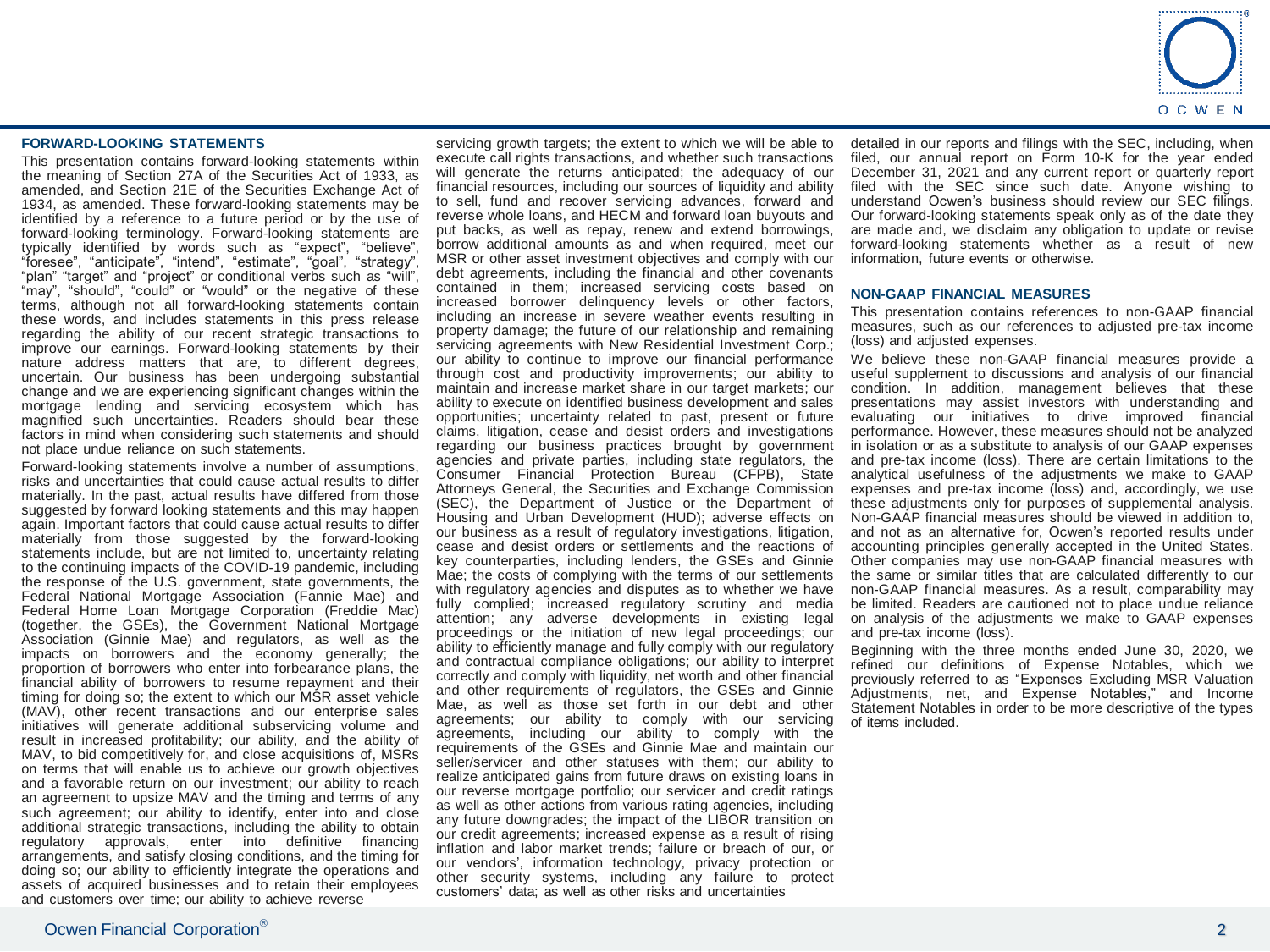# Ocwen is a mortgage originator and servicer focused on creating positive outcomes for clients, homeowners, investors and communities



#### **Competitive Advantages Strategy Foundation for Success Balanced and Diversified Business Model Diversified originations sources to balance earnings and drive servicing portfolio growth Four pillar servicing portfolio optimizes risks and returns leveraging proven special servicing capabilities** Multi-Channel Correspondent, Co-issue, Flow, Wholesale, Bulk, Consumer Direct<sup>(a)</sup> Multi-Product Fannie, Freddie, Ginnie, Reverse, Private Investor, Small Balance Commercial Owned Servicing and Subservicing, Performing and Special Strong operational and cost performance versus Moody's and MBA benchmarks  $\checkmark$  Balanced business model built for current market environment Industry leading servicing operations and cost performance  $\checkmark$  Proprietary global operating platform  $\checkmark$  Technology enabled, controlled and scalable platform  $\checkmark$  Extensive experience in special servicing  $\checkmark$  Only end-to-end reverse mortgage provider  $\checkmark$  Deep community outreach and track record of helping distressed customers  $\checkmark$  Strategic alliances with Prudent growth by expanding client base, products, services and addressable markets Superior value proposition to clients, investors and consumers through best-in-class operating performance Service experience that delivers on our commitments Enhance competitiveness through scale and low cost

Deliver on **Customer Expectations** 

Speed and **Decisiveness** 

Engaged, High-Quality **Talent** 

**Compliance Commitment** to **Technology** 

Strong

Culture

financial/capital partners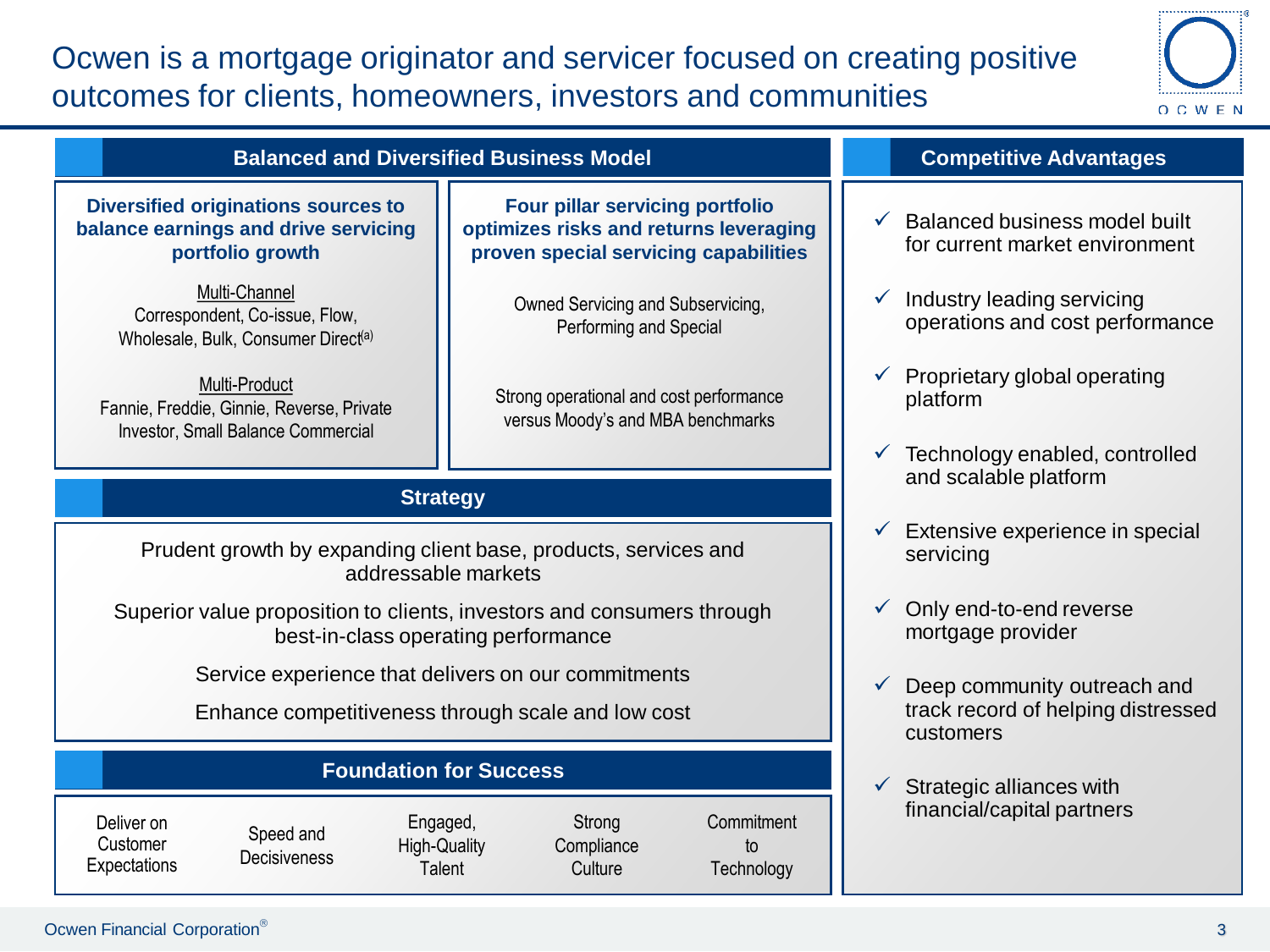# Executive Summary



|                          | <b>Full-year earnings exceeded</b><br>expectations; Q4 consistent                             | • FY21 GAAP Net Income \$18M; Adjusted Pre-tax Income \$59M<br>Q4 Adjusted Pre-tax Income \$10M consistent with Q3'21<br>$\bullet$<br>• Q4 GAAP Net Loss (\$2M) including (\$14M) in income statement notables; Q4<br>ROE 12% excluding these items                                                                                                                                                                                                                                                                            |
|--------------------------|-----------------------------------------------------------------------------------------------|--------------------------------------------------------------------------------------------------------------------------------------------------------------------------------------------------------------------------------------------------------------------------------------------------------------------------------------------------------------------------------------------------------------------------------------------------------------------------------------------------------------------------------|
| $\mathbf{2}$             | <b>Expanding client base,</b><br>products, and services to grow<br>addressable markets        | • Originations and subservicing additions up 165% YoY; client base up 3.1X<br>• Forward and Reverse originations delivering YoY double-digit growth;<br>Achieved 30%+ recapture rate in Q4<br>Robust subservicing opportunity pipeline in both forward and reverse<br>$\bullet$                                                                                                                                                                                                                                                |
| $\overline{3}$           | <b>Positioning reverse servicing</b><br>platform for 60%+ growth in<br>the first half of 2022 | • Q4 reflected \$4M adjusted pre-tax loss in reverse servicing<br>Investing in infrastructure to add 60k loans by end of Q3 to roughly double<br>$\bullet$<br>subservicing<br>Assuming current loan boarding schedule, expect run-rate adjusted pre-tax<br>$\bullet$<br>income of \$3-5M by Q3'22 up \$7-9M vs. Q4'21                                                                                                                                                                                                          |
| $\boldsymbol{\varDelta}$ | 2022 industry environment<br>presents challenges and<br>opportunities                         | • Rates up higher and faster than Q4 consensus industry forecast. Expect a<br>smaller, more competitive origination market and upside for servicing<br>January origination down 18%; MSR valuation up \$18M net of hedges.<br>$\bullet$<br>Expect CPRs to decline from 21% in 2021 to 13% for 2022<br>Expanding client base and higher margin products and services; intensify<br>$\bullet$<br>focus in reverse and consumer direct; managing expenses<br>MSR valuations robust, selectively harvesting MSR gains<br>$\bullet$ |

Ocwen Financial Corporation<sup>®</sup>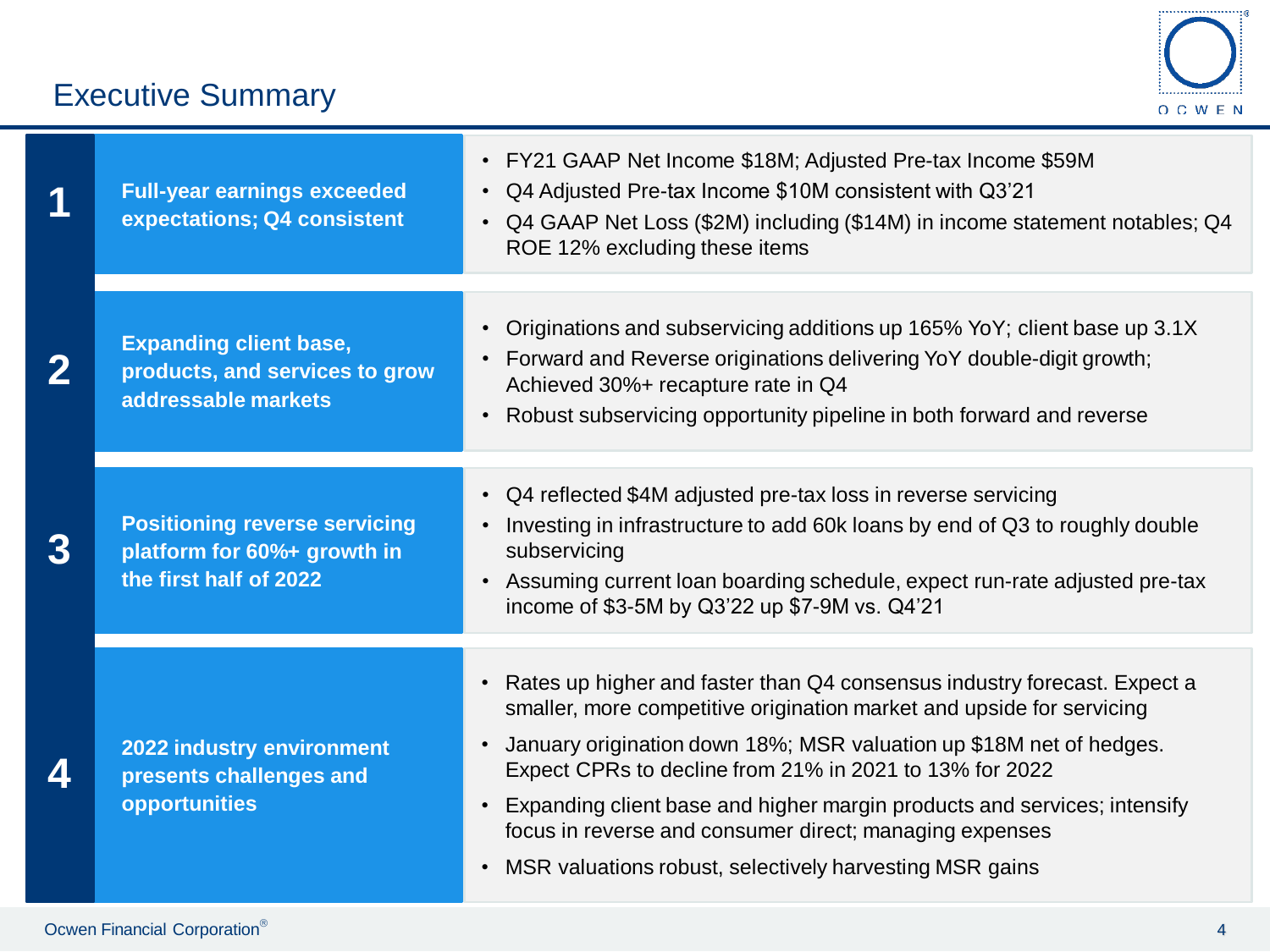Originations delivering solid progress on our actions to accelerate growth, improve recapture performance, and grow our client and consumer base





# **Seller Base Up 3.1x YoY**



# **Refinance Recapture Rate Up 8pts YoY**



*Includes Flow and Correspondent # of sellers*

## **Expanding addressable market with higher margin delivery methods**



## **Higher margin Reverse Originations continues growth momentum**

**Origination** 



## **Consumer Direct adds higher margin volume and retains customers**



Ocwen Financial Corporation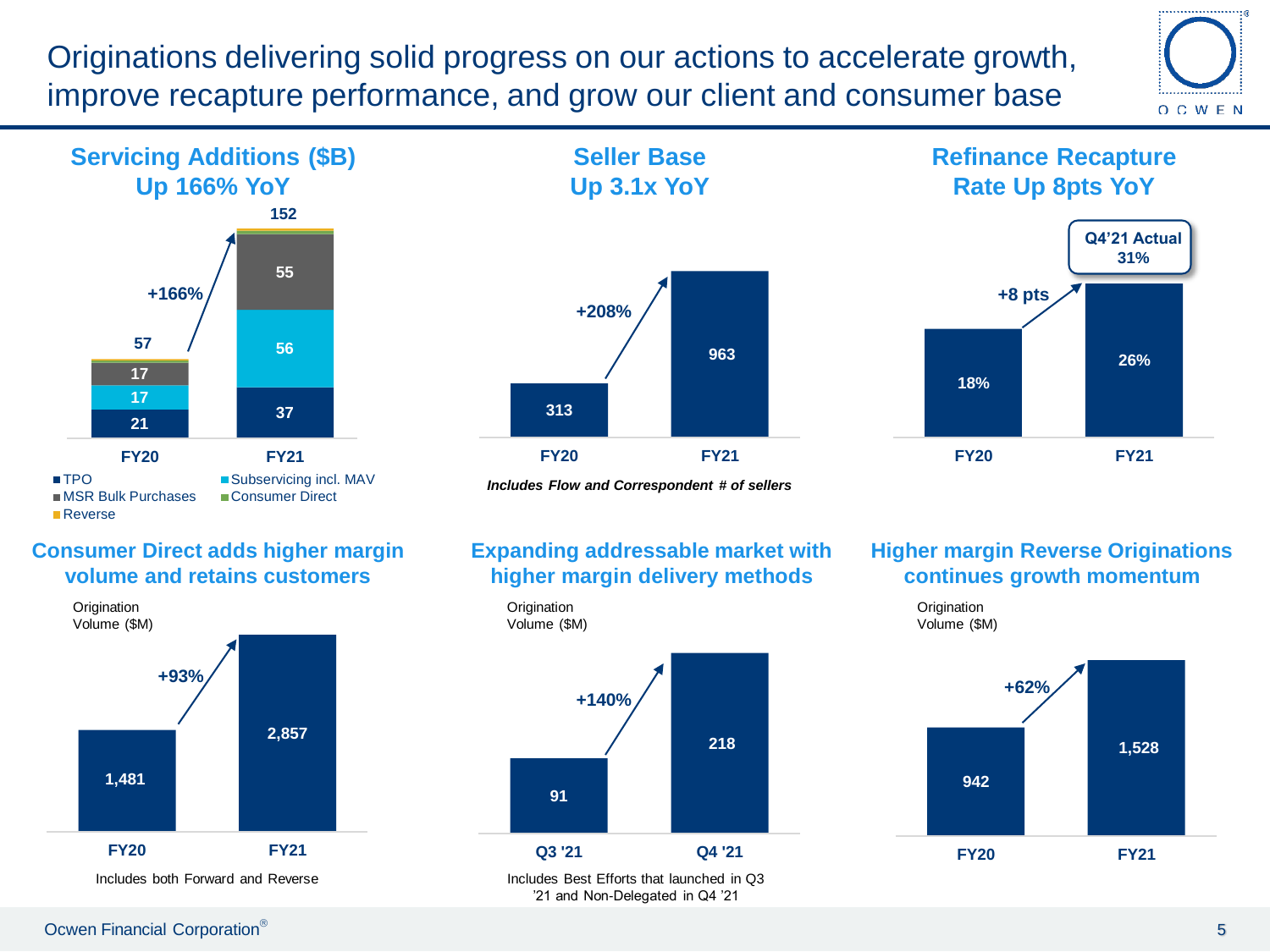Enhancing cost competitiveness through technology, process simplification, scale and portfolio composition





**Q4 '20 Q4 '21**



**Q4 '20 Q4 '21**

**Q4 '20 Q4 '21**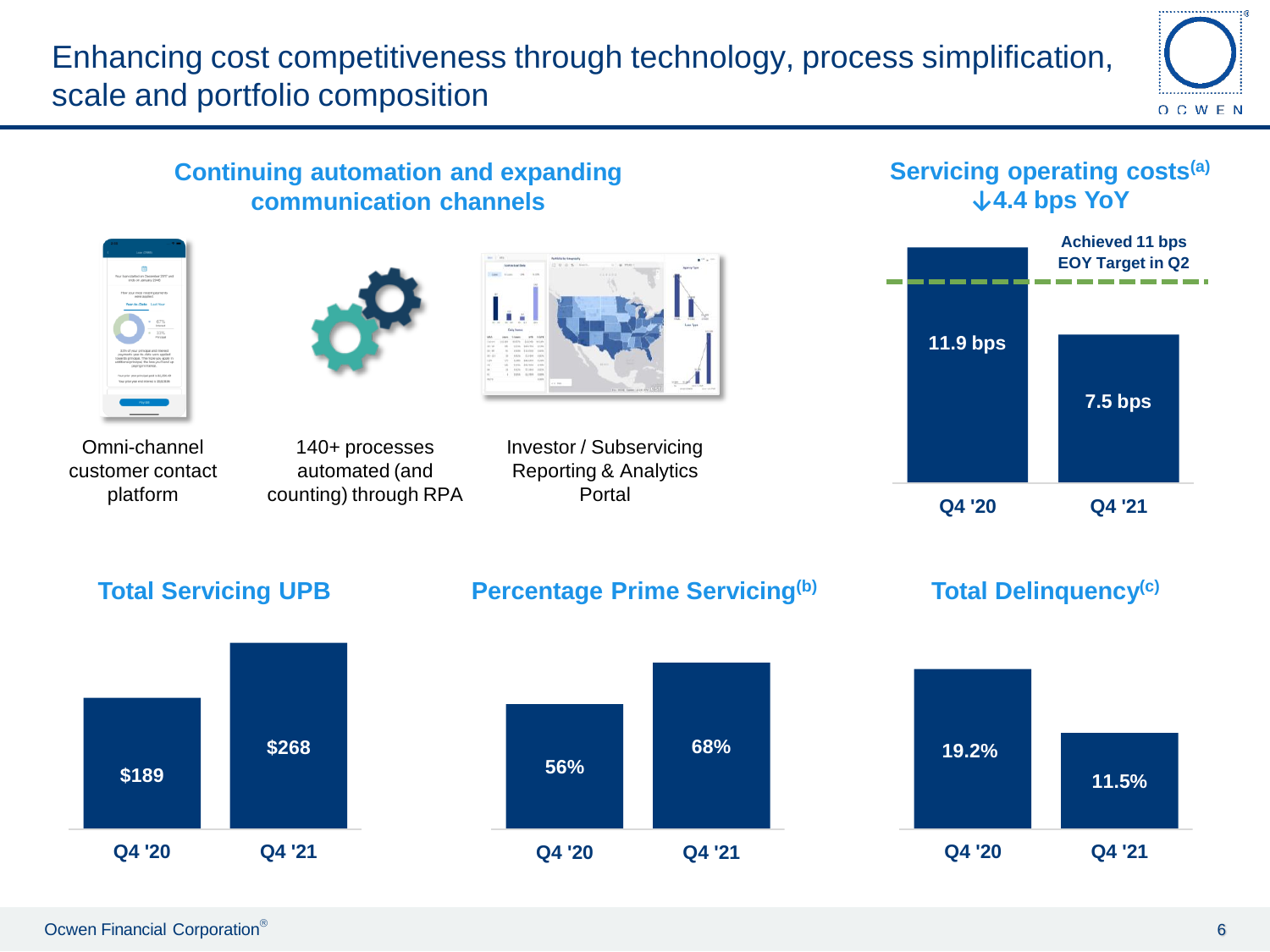Servicing driving superior value proposition to clients, investors and consumers through best-in-class operating performance





and MBA data. A one quarter lag is used to give time for loss mitigation plans to be reflected accurately.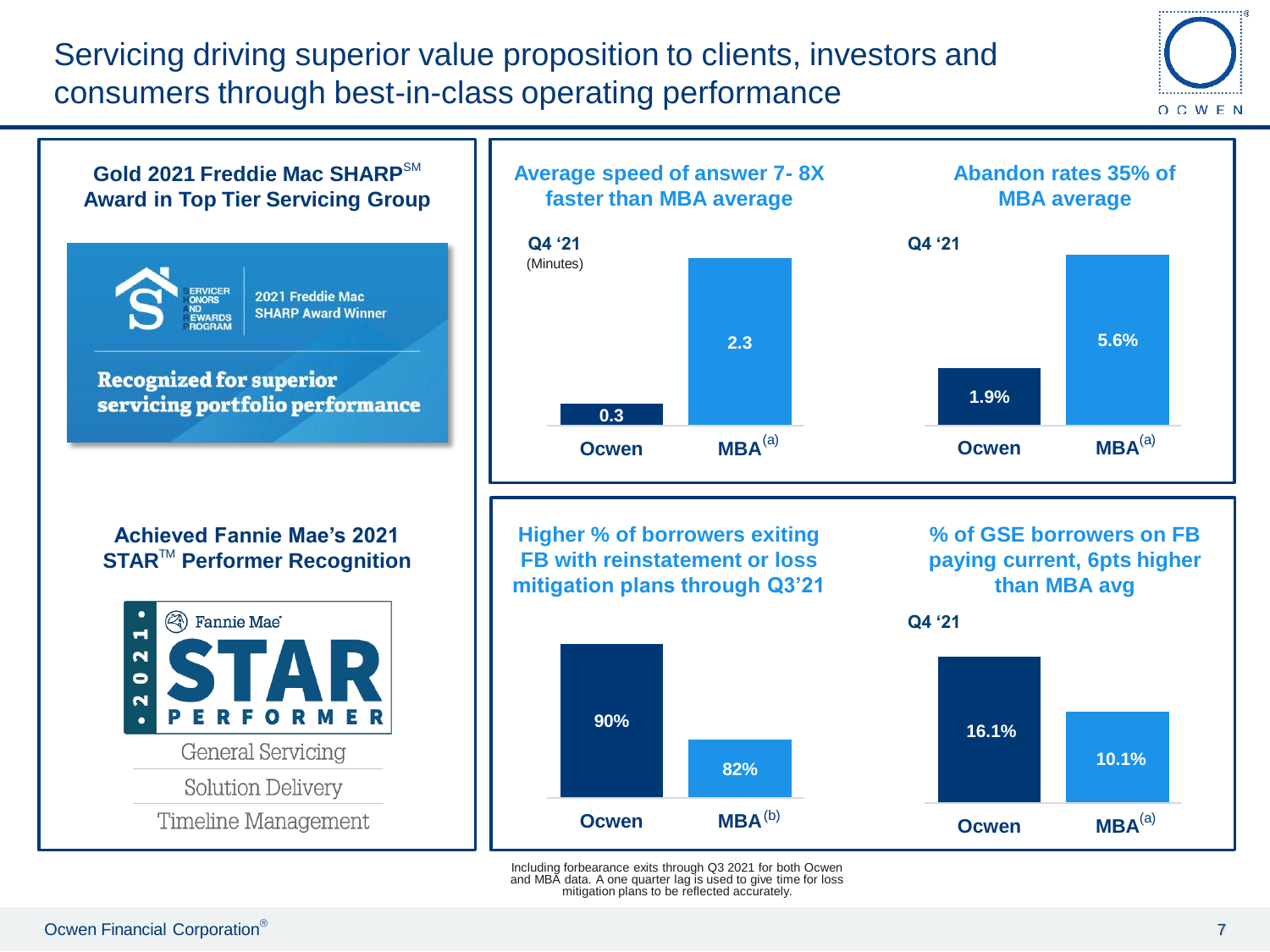Origination and servicing focused on providing a service experience that consistently delivers on our commitments





# **Enterprise-wide Service Excellence Initiative**

Every function / department NPS measured: internal and external NPS part of performance management, reward and recognition systems Continuous training, monitoring and coaching to support our CARE philosophy Technology, process simplification, increased self-service options

Source: Ocwen customer/client survey data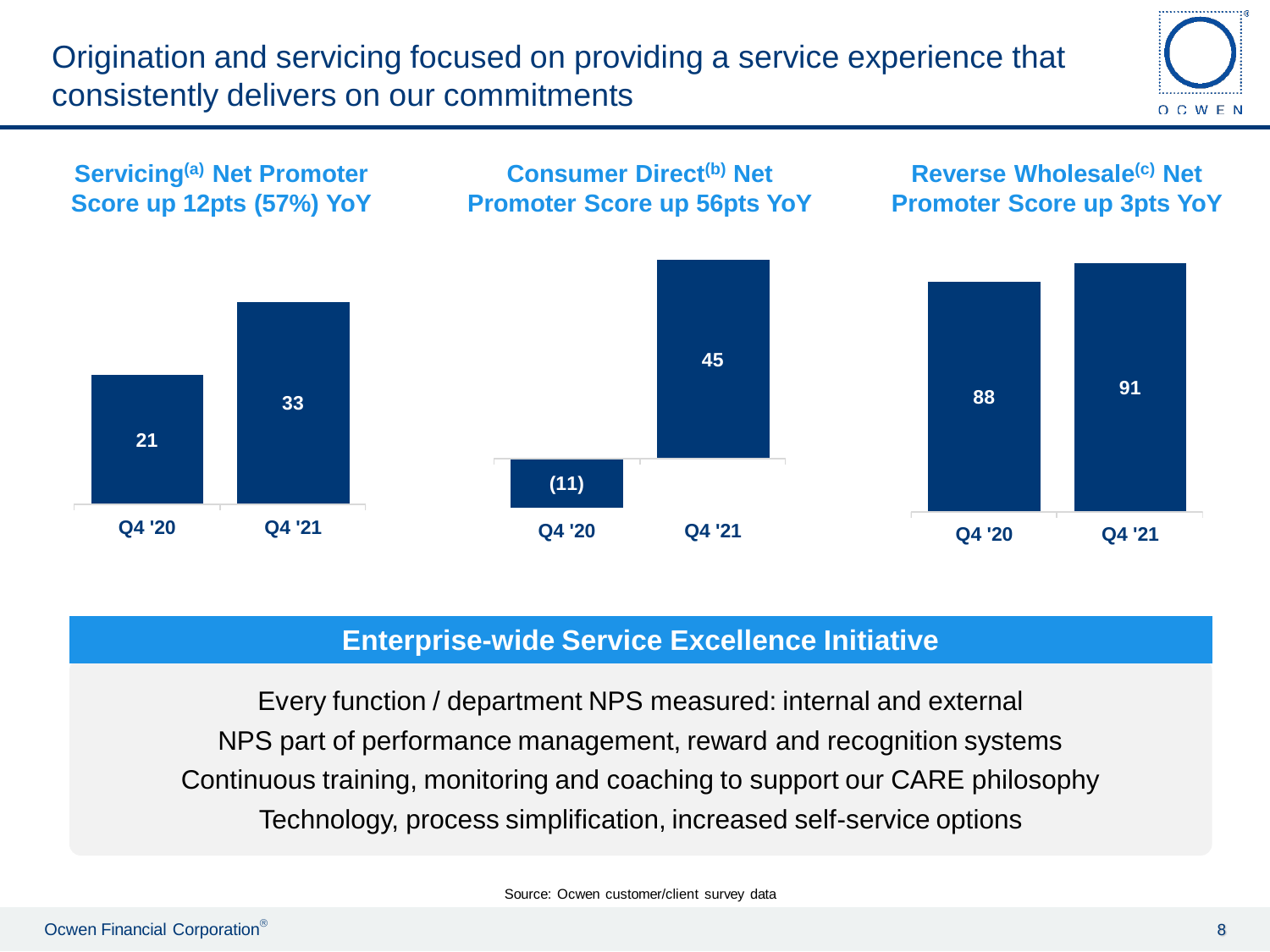

# **Best-in-class servicing platform that can offer a compelling value proposition to subservicing clients with capacity for growth**



**COMPETENCY:** Leading, high-scale servicer with diversified portfolio; proven track record of speed, personalization, reliability



**CLIENT-FIRST:** End-to-end support with focus on high-touch service to support your customers, your brand and your growth



**CUSTOMER-CENTRIC:** Enabled by our streamlined, frictionless processes and solutions



**CAPABILITIES:** Tech-powered platform with leading systems & extensive library of self-serve and automation capabilities



**COMPLIANCE:** Effectiveness of bank-grade risk & compliance model staffed with 340+ FTEs



**CULTURE:** Strong values-based culture that attracts, retains, develops high-performing, engaged & diverse talent

**~\$56B** Subservicing Additions<sup>(b)</sup> in last 12 months

**~\$35B** 1 st Half 2022 Scheduled Subservicing Boardings

**~\$76B** Top 10 Subservicing Prospects<sup>(c)</sup>

**\$240B+** Forward Prospect Pipeline<sup>(d)</sup>

**Swift onboarding** 

**Superior customer response times** 

**Best-in-class loss mitigation** 

**Robust risk & compliance framework**

**Leading total cost performance**

> **\$57B+** Reverse Prospect Pipeline<sup>(d)</sup>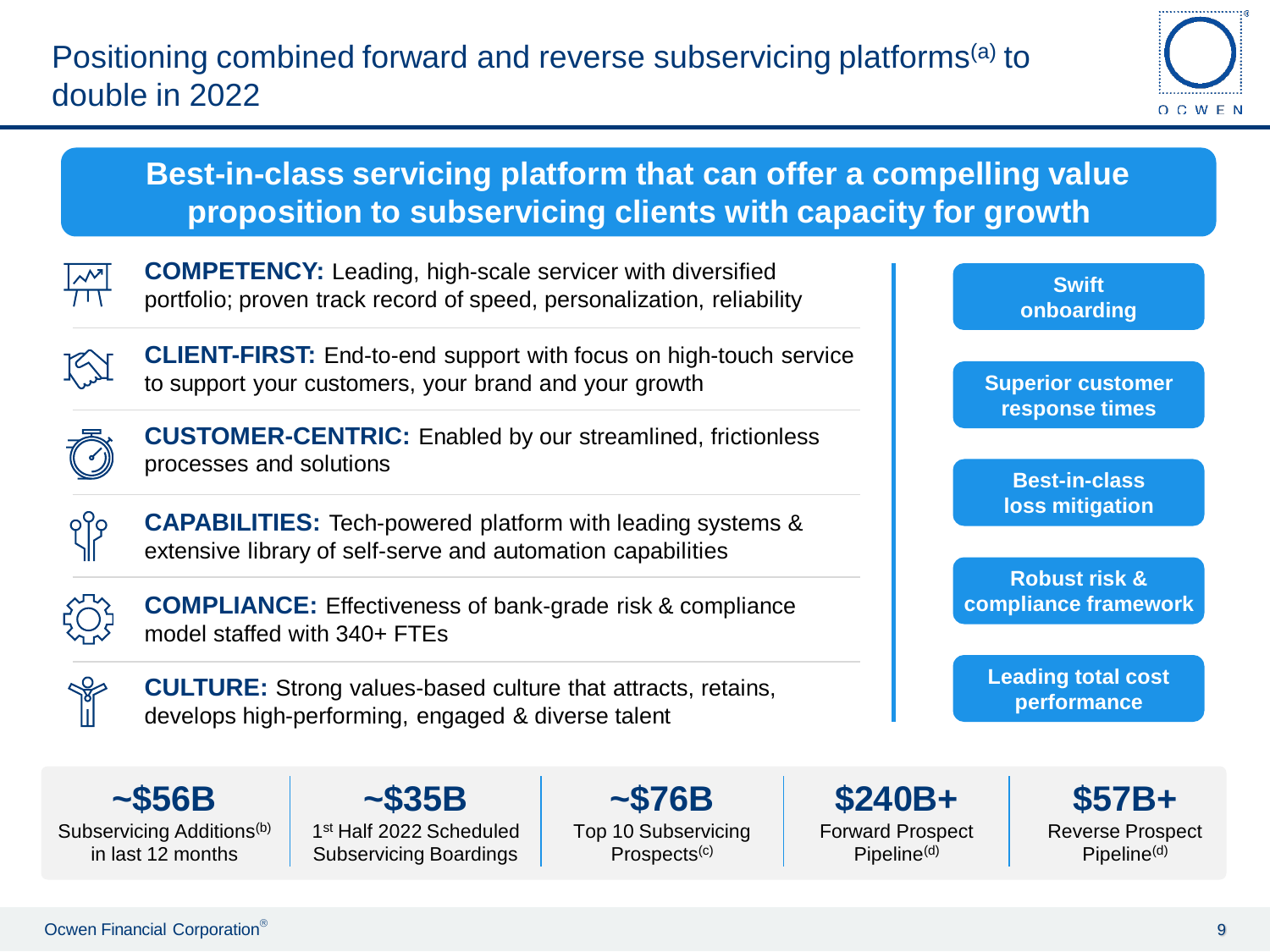

# **Industry Forecasts Decline 30%+ YoY for 2022**



Sources: Average forecast from Fannie Mae Housing Forecast (Feb 17, 2022), Freddie Mac Quarterly Forecast (Jan 7, 2022) and MBA Mortgage Finance Forecast (Jan 21, 2022)

# **Opportunities in Reverse Mortgage continue**



## **Our Reverse Originations Market Share(b)**



# **Industry Highlights**

- Consensus industry forecast for 30%+ reduction in industry origination volume
- Originations margin pressure until excess capacity is eliminated
- Increased servicing profitability and MSR values as payoffs / portfolio runoff decreases
- New M&A and bulk opportunities may emerge as market participants exit
- Agencies "Buy Box" shifting

## **Our Focus**

- Expand client base, products and services to mitigate margin pressures and expand addressable market
- Continued cost optimization to enhance competitiveness
- Selectively harvesting MSR gains
- Aggressively pursue subservicing opportunity pipeline; expand into reverse subservicing
- Prudent approach to bulk purchase through MAV and M&A opportunities for scale and capabilities; discussing upsize of MAV based on rapid growth in 2021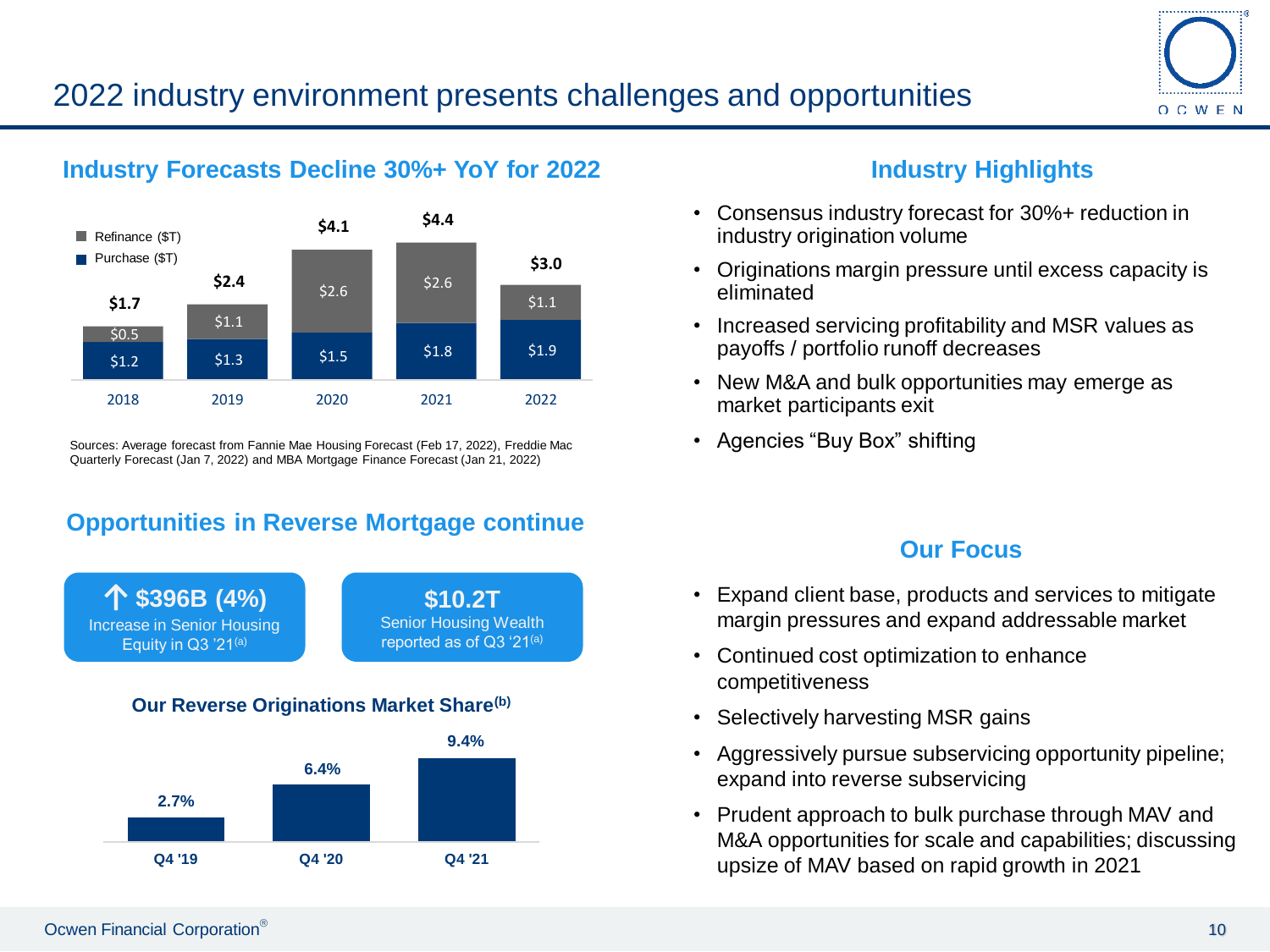# Operating Targets for 2022





**1st half earnings driven by MSR fair value adjustments offsetting origination market headwinds and reverse servicing platform build-out**

**Targeting low double-digit to mid-teen after-tax ROE before notable items in 2nd half with execution of business initiatives(b)**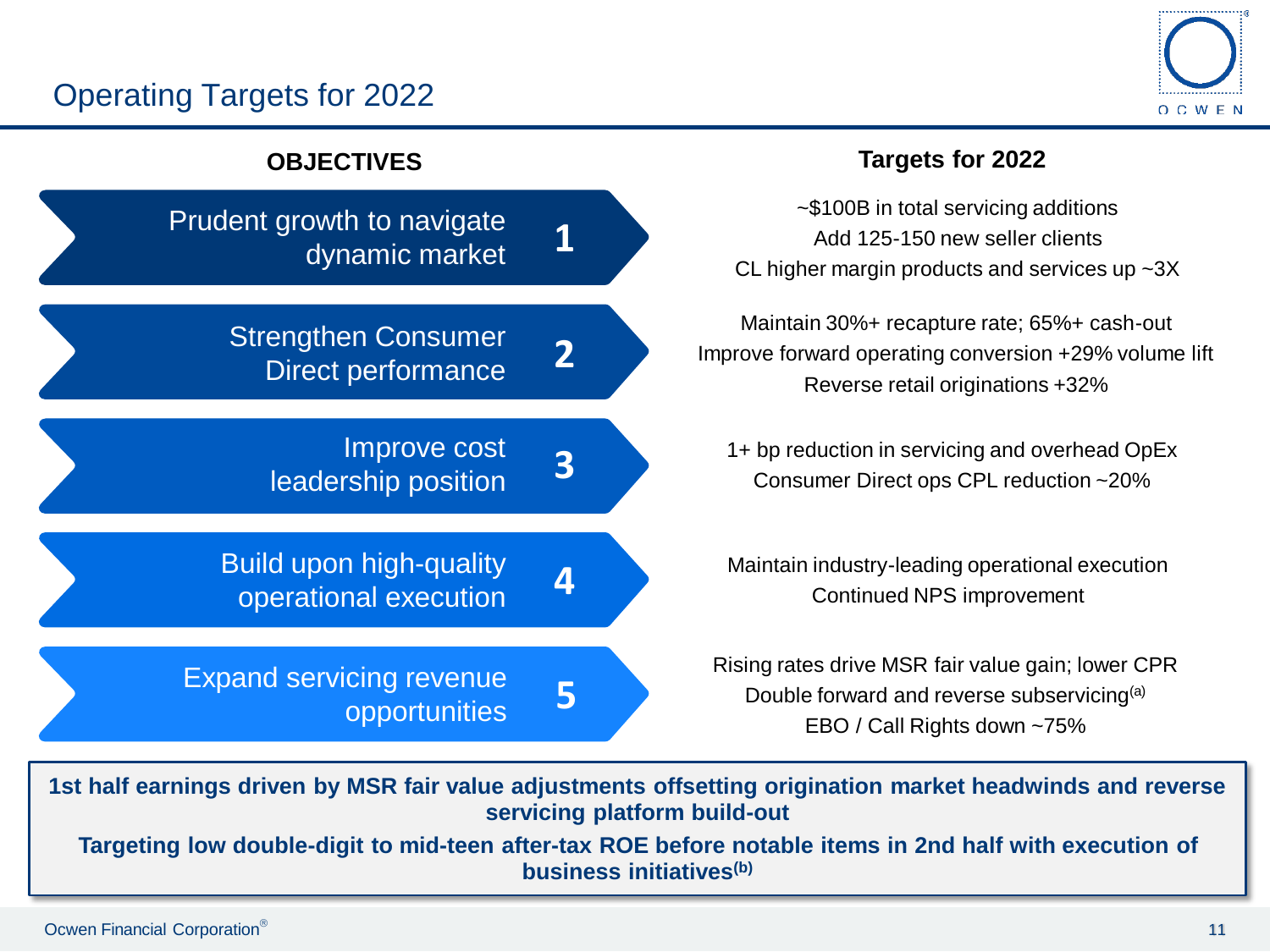# **Q4 performance consistent with Q3, excluding call right gains and RMS acquisition impact**

|                                              | Q4'21  | Q3'21  |
|----------------------------------------------|--------|--------|
|                                              |        |        |
| Adjusted Pre-tax Income (Loss)(a)            | \$10   | \$37   |
| Notables(b)(c)                               | (14)   | (27)   |
| Income Tax Benefit (Expense)                 | 2      | 11     |
| Net Income (Loss) Net Income                 | (S2)   | \$22   |
| After-tax ROE before notables <sup>(d)</sup> | 12%    | 40%    |
| Cash Balance                                 | \$193  | \$236  |
| Earnings ex-Notables per Share               | \$1.56 | \$5.02 |
| Analysts' Consensus EPS <sup>(e)</sup>       | \$1.10 | \$1.05 |
| Book Value per Share                         | \$52   | \$51   |

## **Adjusted Pre-Tax Income Walk QoQ**



## **Delivering growth objectives and cost leadership**



## **We are well positioned moving into 2022**

(\$ millions)

OCWEN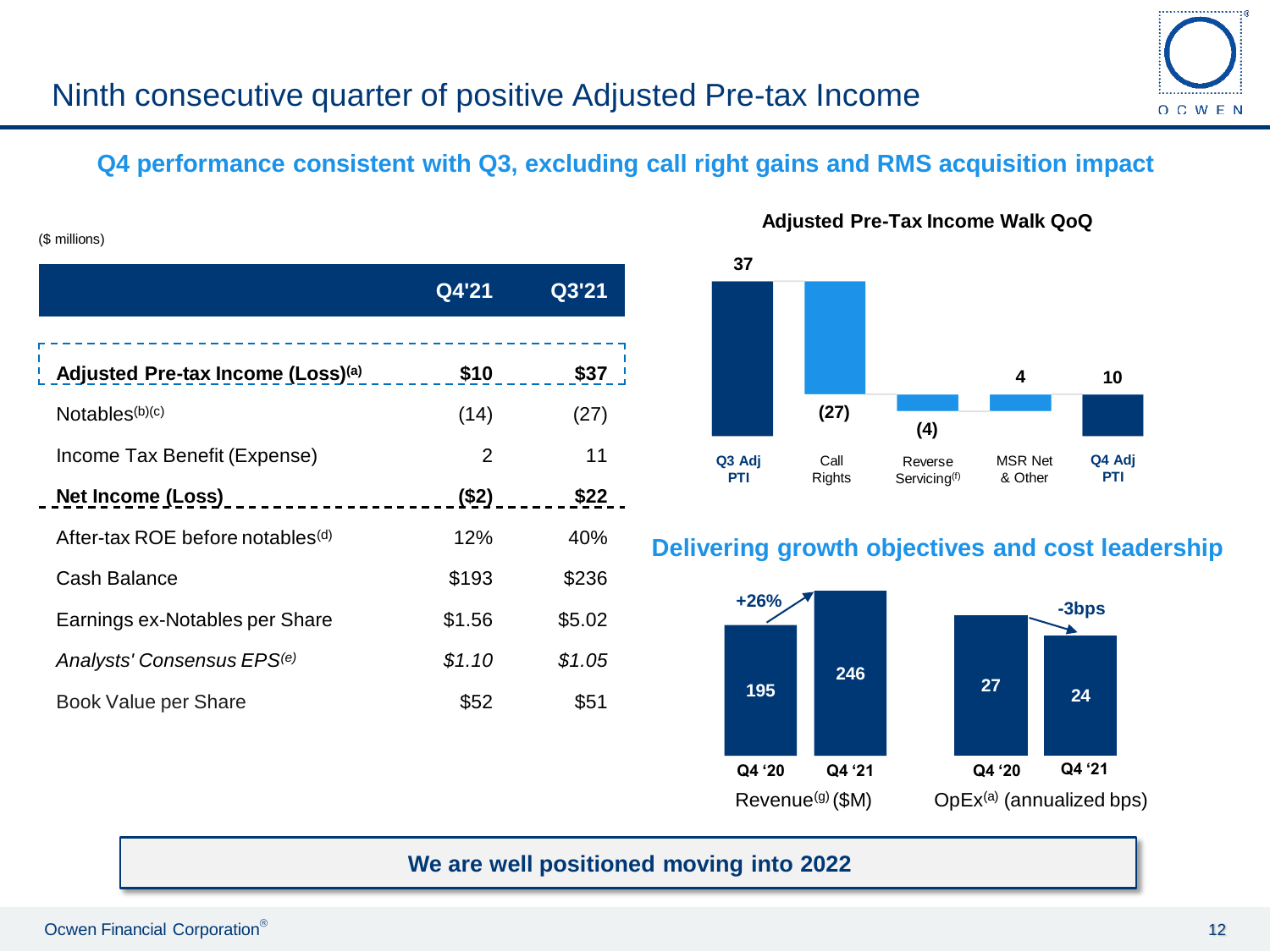

# **Growing Originations products and deliveries to offset volume and margin declines**



# **Servicing building scale and operating profitably**



- Adjusted PTI impacted YoY by lower revaluation gains on MSR Cash Window and Flow purchases and lower originations margins
- Expecting continued decline in Correspondent mandatory volume and margins to be offset by increasing sellers, expanding deliveries and higher margin Consumer Direct and Reverse products
- Our enterprise sales approach and strategic acquisitions position us well in a volatile market
- Adjusted PTI YoY grew from servicing UPB increase from originations and MSR bulk acquisitions
- Growing subservicing through MAV, RMS and adding new clients
- Expecting lower prepayments amortization and higher MSR fair value gains
- Delivering cost leadership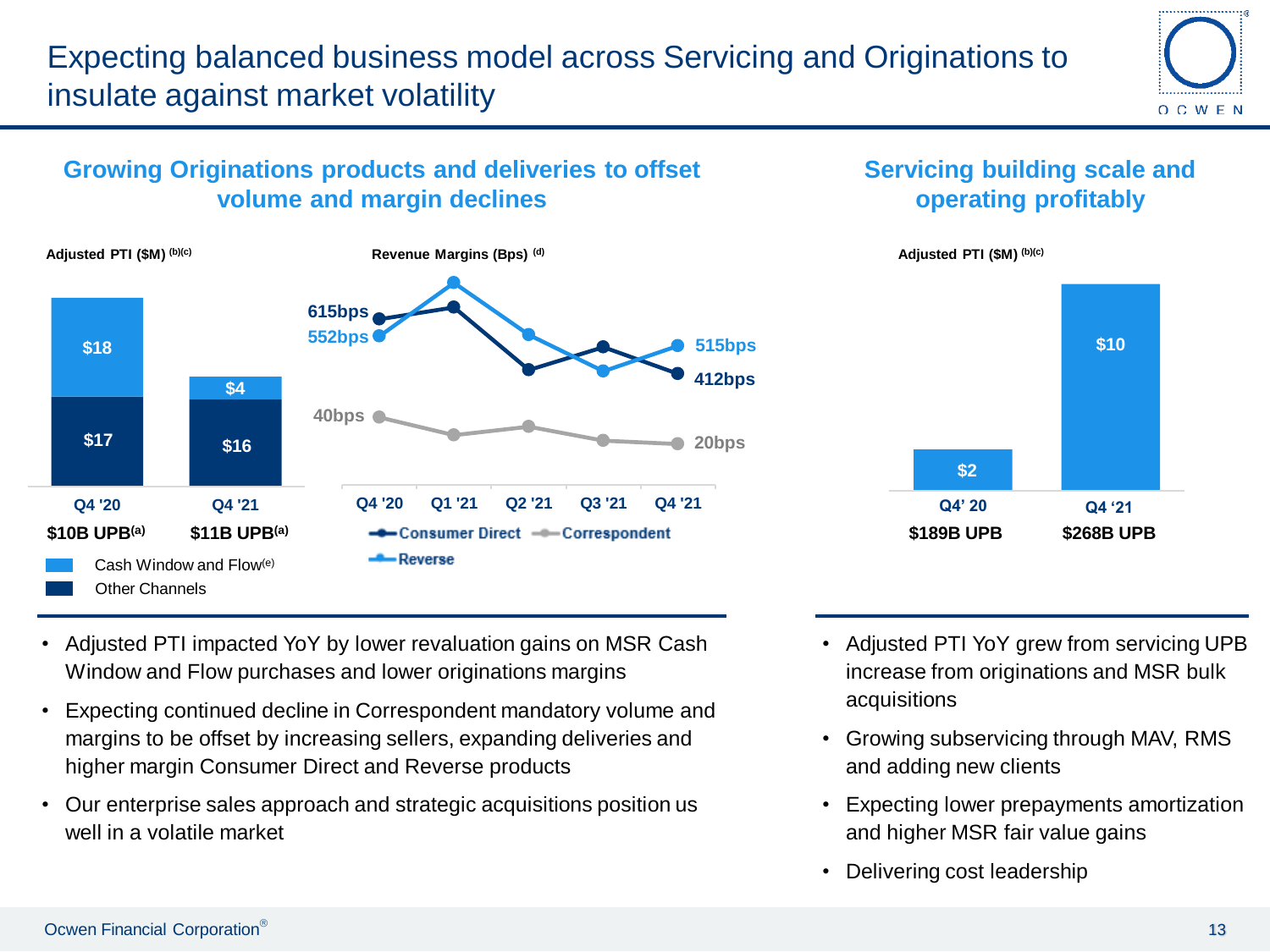

**Deep reverse servicing leadership experience & our infrastructure support additional portfolio growth**

## • Volume additions \$11M+ in revenue

- Boarded ~57k reverse mortgages (~\$14B UPB)
- Customer commitments for ~60k units (~\$13B UPB) boarding in 1H '22, subject to investor approvals
- Cost reduction process and off-shore optimization
- Closed October '21, 2 quarters later than projected, deferring profitability from Q1 '22+ to Q3 '22+

## **Reverse subservicing platform acquisition from RMS is on track to be accretive in 2H '22**



## **Estimated quarterly metrics(a)(c) 2H '22+**

(\$ millions)



Does not represent actual results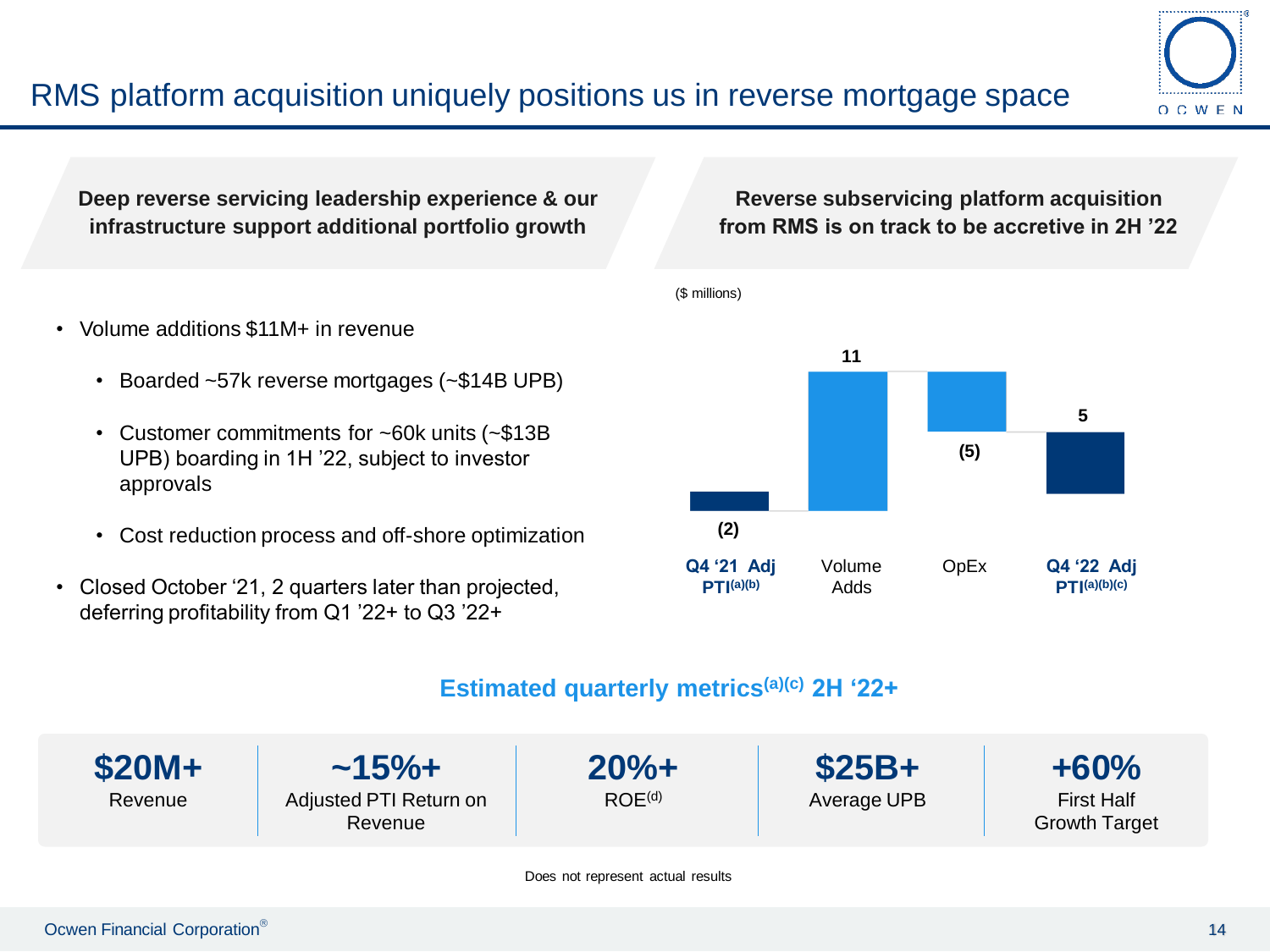



**1st half earnings driven by MSR fair value adjustments offsetting origination market headwinds and reverse servicing platform build-out Targeting low double-digit to mid-teen after-tax ROE before notable items in 2nd half with execution of business initiatives(g)**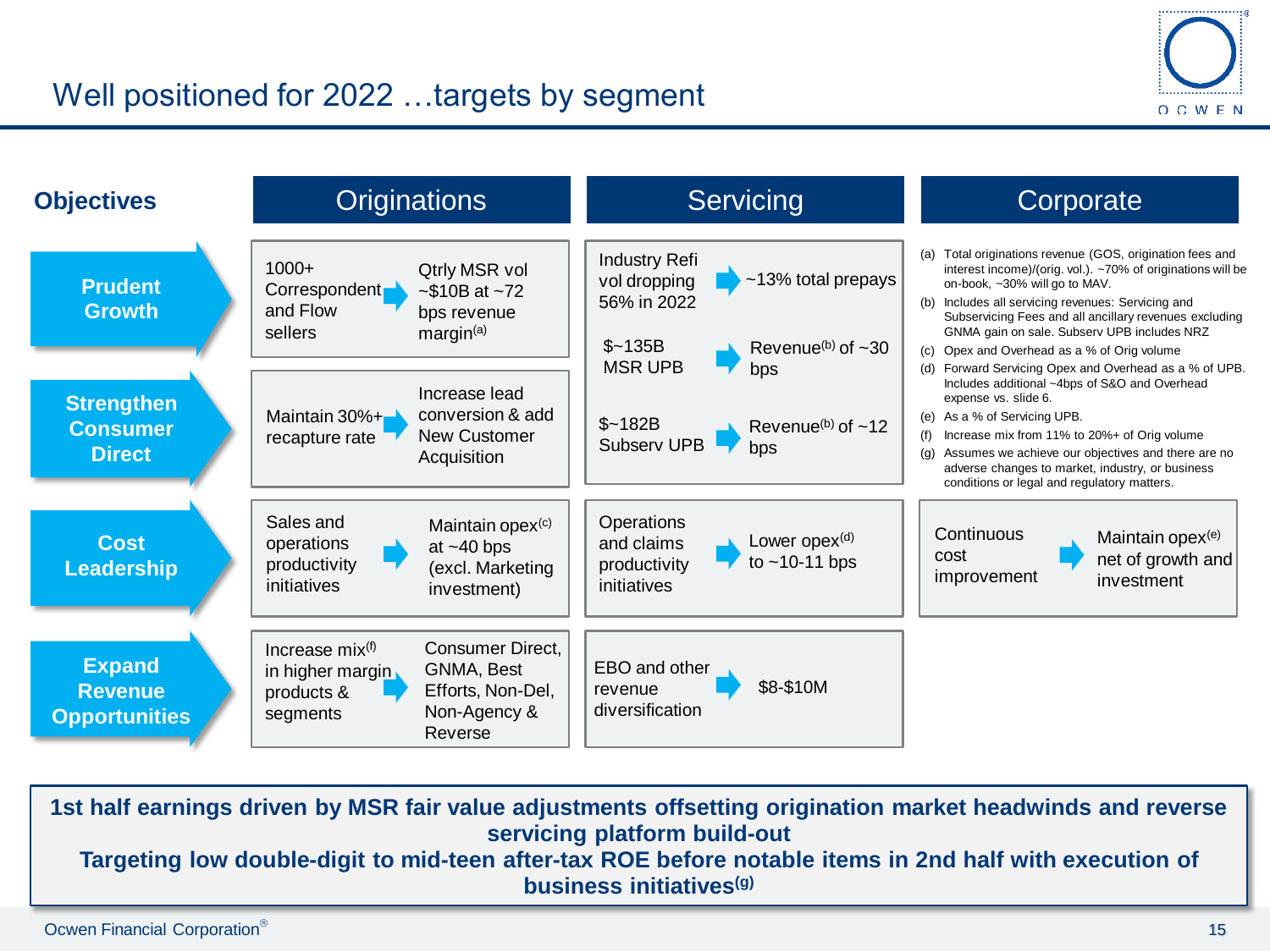# Wrap Up



| 1 | <b>Full-year earnings exceeded</b><br>expectations; Q4 consistent                             | • FY21 GAAP Net Income \$18M; Adjusted Pre-tax Income \$59M<br>Q4 Adjusted Pre-tax Income \$10M consistent with Q3'21<br>$\bullet$<br>• Q4 GAAP Net Loss (\$2M) including (\$14M) in income statement notables; Q4<br>ROE 12% excluding these items                                                                                                                                                                                                                                                    |  |  |
|---|-----------------------------------------------------------------------------------------------|--------------------------------------------------------------------------------------------------------------------------------------------------------------------------------------------------------------------------------------------------------------------------------------------------------------------------------------------------------------------------------------------------------------------------------------------------------------------------------------------------------|--|--|
| 2 | <b>Expanding client base,</b><br>products, and services to grow<br>addressable markets        | Originations and subservicing additions up 165% YoY; client base up 3.1X<br>$\bullet$<br>• Forward and Reverse originations delivering YoY double-digit growth;<br>Achieved 30%+ recapture rate in Q4<br>Robust subservicing opportunity pipeline in both forward and reverse<br>$\bullet$                                                                                                                                                                                                             |  |  |
| 3 | <b>Positioning reverse servicing</b><br>platform for 60%+ growth in<br>the first half of 2022 | • Q4 reflected \$4M adjusted pre-tax loss in reverse servicing<br>Investing in infrastructure to add 60k loans by end of Q3 to roughly double<br>$\bullet$<br>subservicing<br>Assuming current loan boarding schedule, expect run-rate adjusted pre-tax<br>$\bullet$<br>income of \$3-5M by Q3'22 up \$7-9M vs. Q4'21                                                                                                                                                                                  |  |  |
| 4 | 2022 industry environment<br>presents challenges and<br>opportunities                         | • Rates up higher and faster than Q4 consensus industry forecast. Expect a<br>smaller, more competitive origination market and upside for servicing<br>January origination down 18%; MSR valuation up \$18M net of hedges.<br>Expect CPRs to decline from 21% in 2021 to 13% for 2022<br>• Expanding client base and higher margin products and services; intensify<br>focus in reverse and consumer direct; managing expenses<br>MSR valuations robust, selectively harvesting MSR gains<br>$\bullet$ |  |  |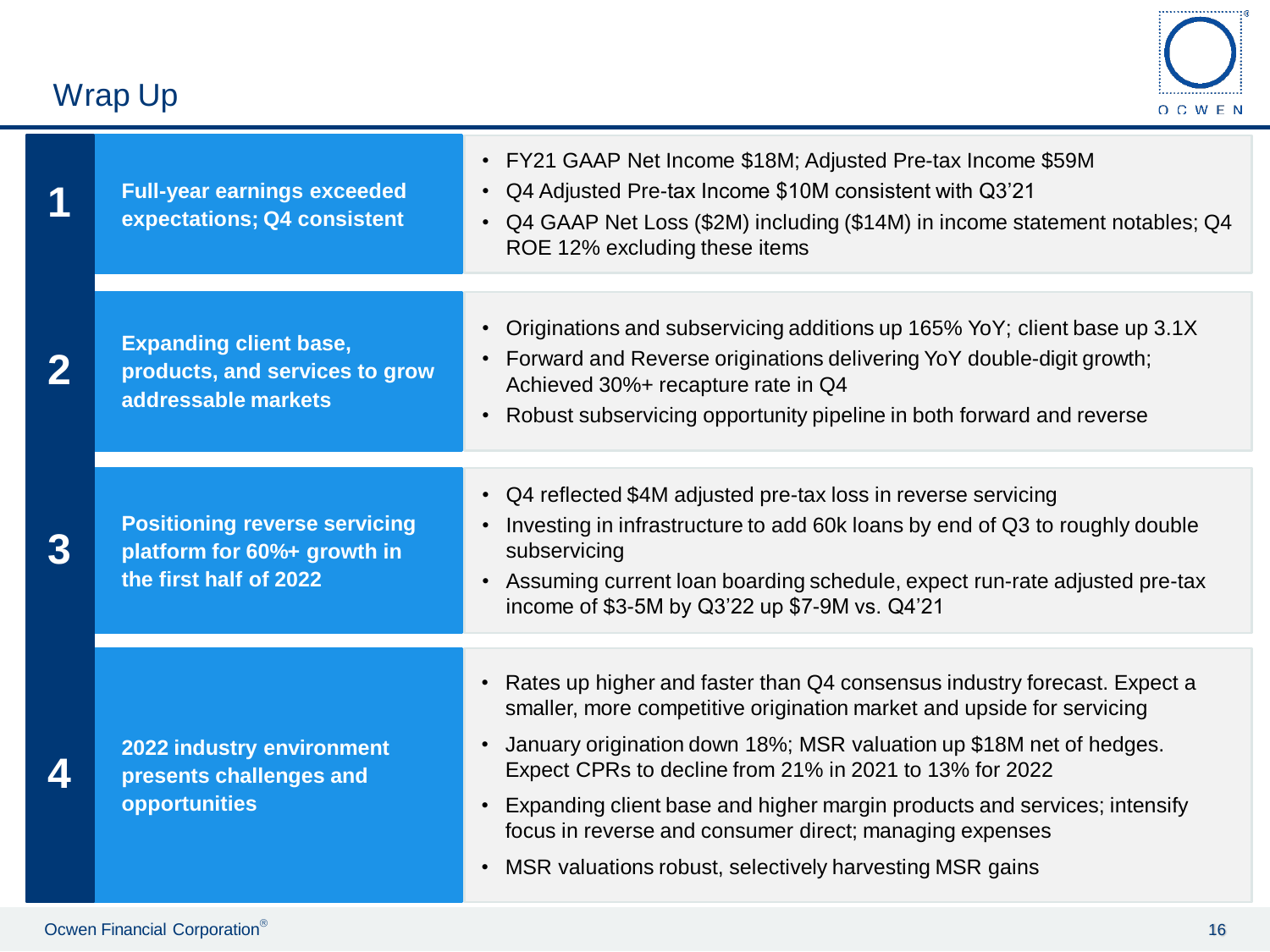

- Notes Regarding Non-GAAP Financial Measures
- Expense Notables
- Income Statement Notables
- Expense Notables by Segment
- Income Statement Notables by Segment
- GAAP ROE & After-tax ROE Before Notable Items
- Reverse Subservicing Expense Notables
- Reverse Subservicing Income Notables
- MSR Valuation Assumptions
- End Notes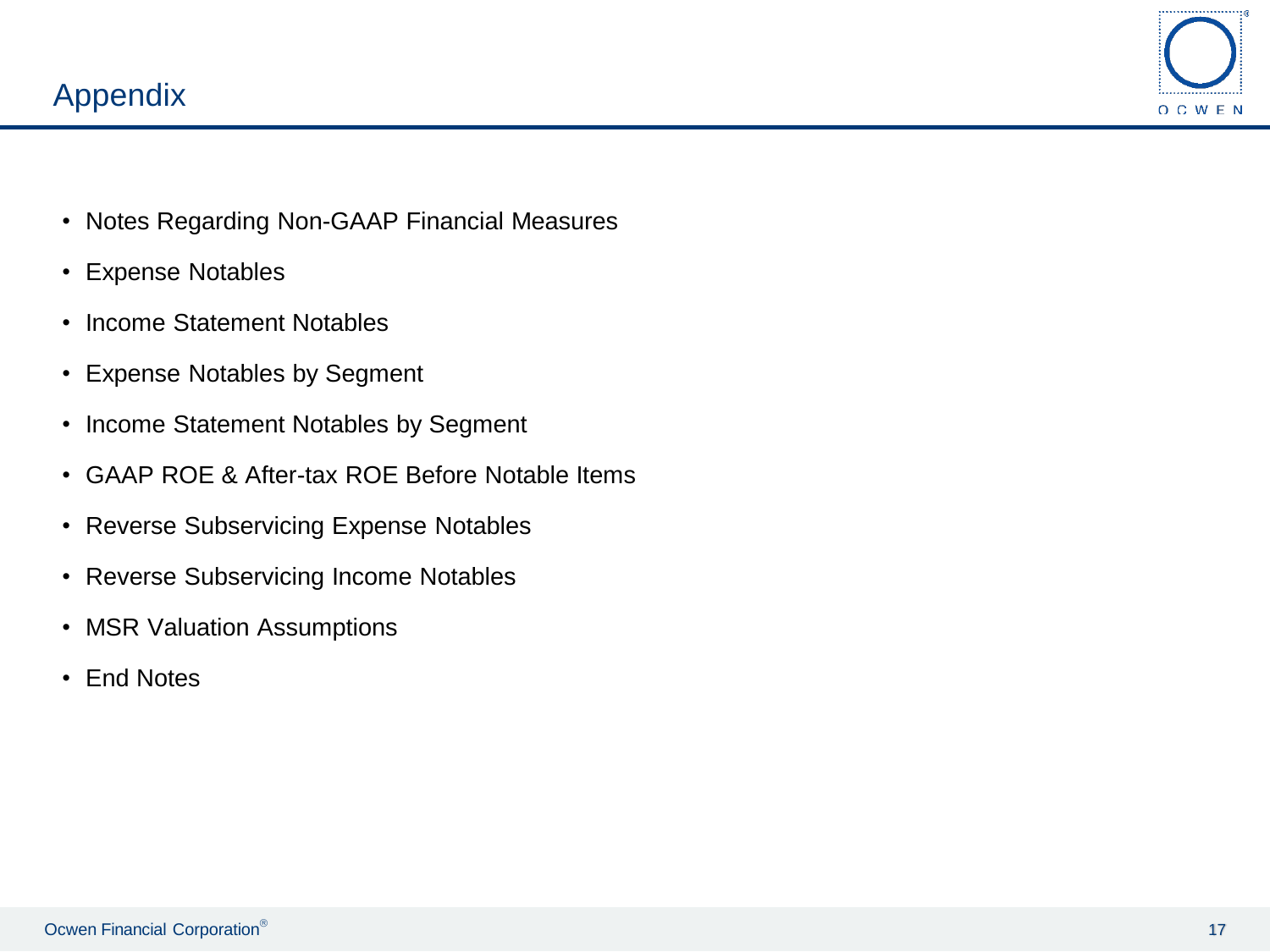

In the following slides, we present supplemental information (including reconciliations) relating to certain illustrative adjustments to GAAP expenses, and pre-tax income (loss). We believe this information is instructive as an alternative way to view certain aspects of our business. In addition, management believes that these presentations may assist investors with understanding and evaluating our continuous cost and productivity improvement efforts and other initiatives to drive improved financial performance. However, the adjustments we make to GAAP expenses and pre-tax income (loss) should not be analyzed in isolation or as a substitute to analysis of our GAAP expenses and pre-tax income (loss). There are certain limitations on the analytical usefulness of the adjustments we make to GAAP expenses and pre-tax income (loss) and, accordingly, we rely primarily on our GAAP results and use these adjustments only for purposes of supplemental analysis. Readers are cautioned not to place undue reliance on analysis of the adjustments we make to GAAP expenses and pre-tax income (loss), including our presentation of adjusted pre-tax return on equity.

Beginning with the three months ended June 30, 2020, we refined our definitions of Expense Notables, which we previously referred to as "Expenses Excluding MSR Valuation Adjustments, net, and Expense Notables," and Income Statement Notables in order to be more descriptive of the types of items included.

The slide titled "Expense Notables" adjusts GAAP operating expenses for the following factors: expenses related to severance, retention and other actions associated with continuous cost and productivity improvement efforts; significant legal and regulatory settlement expense items<sup>(a)</sup>; and certain other significant activities including, but not limited to, insurance related expense and settlement recoveries, compensation or incentive compensation expense reversals and nonroutine transactions consistent with the intent of providing management and investors with a supplemental means of evaluating our expenses.

On the slide titled "Income Statement Notables", we show certain adjustments to GAAP pre-tax loss for the following factors: Expense Notables; changes in fair value of our Agency and Non-Agency MSRs due to changes in interest rates, valuation inputs and other assumptions, net of hedge positions; offsets to changes in fair value of our MSRs in our NRZ financing liability due to changes in interest rates, valuation inputs and other assumptions; changes in fair value of our reverse originations portfolio due to changes in interest rates, valuation inputs and other assumptions and certain other non-routine transactions, including but not limited to pension benefit cost adjustments and opportunistic gains related to exercising servicer call rights on second lien portfolio subsequently sold and fair value assumption changes on other investments (collectively, Other).

On the slide titled "GAAP ROE & Adjusted Pre-tax ROE", we present our calculation of return on equity (ROE) based on GAAP net income, as well as an ROE calculation based on adjusted pre-tax income (loss) as calculated in the preceding slides, with an additional adjustment for the income tax impact attributable to the notable items excluded from adjusted pre-tax income (loss).

(a) Including however not limited to CFPB, Florida Attorney General/Florida Office of Financial Regulations and Massachusetts Attorney General litigation related legal expenses, state regulatory action related legal expenses and state regulatory action settlement related escrow analysis costs (collectively, CFPB and state regulatory defense and escrow analysis expenses)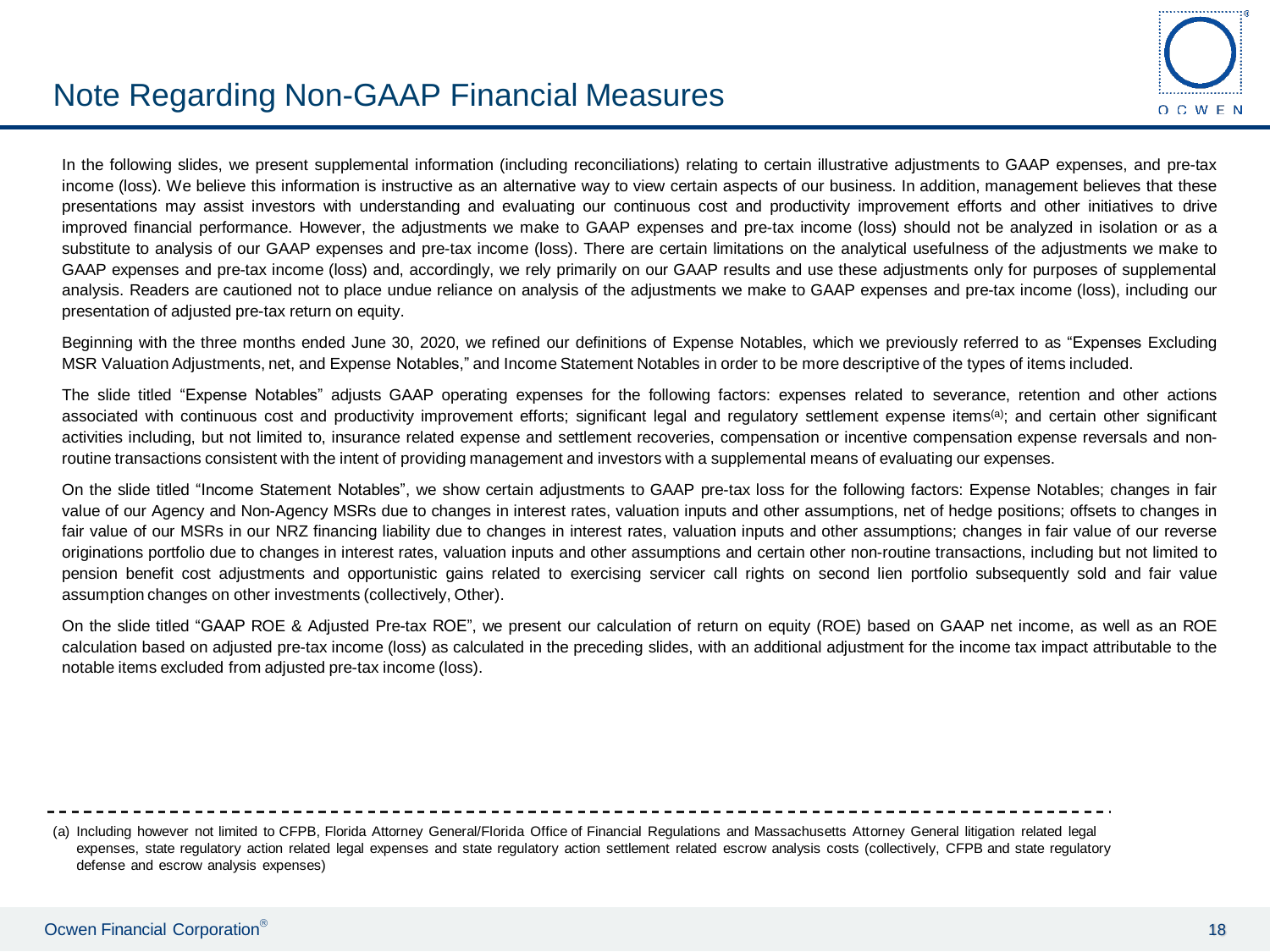# Expense Notables



### Expense Overview

| \$ Millions                                             | Q4'21      | Q3'21      | Q4'20      |
|---------------------------------------------------------|------------|------------|------------|
|                                                         | <b>OCN</b> | <b>OCN</b> | <b>OCN</b> |
| <b>Operating Expenses (as reported)</b>                 | 174        | 145        | 144        |
| Adjustments for Notables <sup>(a)</sup>                 |            |            |            |
| Re-engineering costs                                    | ۰          |            | (6)        |
| Significant legal and regulatory settlement expenses    | (1)        | (3)        | (16)       |
| CFPB & state regulatory defense & escrow analysis costs |            |            |            |
| Expense recoveries                                      | (2)        | (1)        |            |
| Covid-19 Related Expenses                               | (1)        |            | (3)        |
| Other $(b)$                                             | (15)       | (1)        |            |
| <b>Expense Notables</b><br>Ш.                           | (19)       | (5)        | (16)       |
| Adjusted Expenses (I + II)<br>Ш                         | 155        | 141        | 128        |

(a) Certain previously presented notable categories with nil numbers for each quarter shown have been omitted.

(b) Includes non-routine costs associated with strategic transactions including in Q4'21 transaction costs related to the reverse platform acquisition from RMS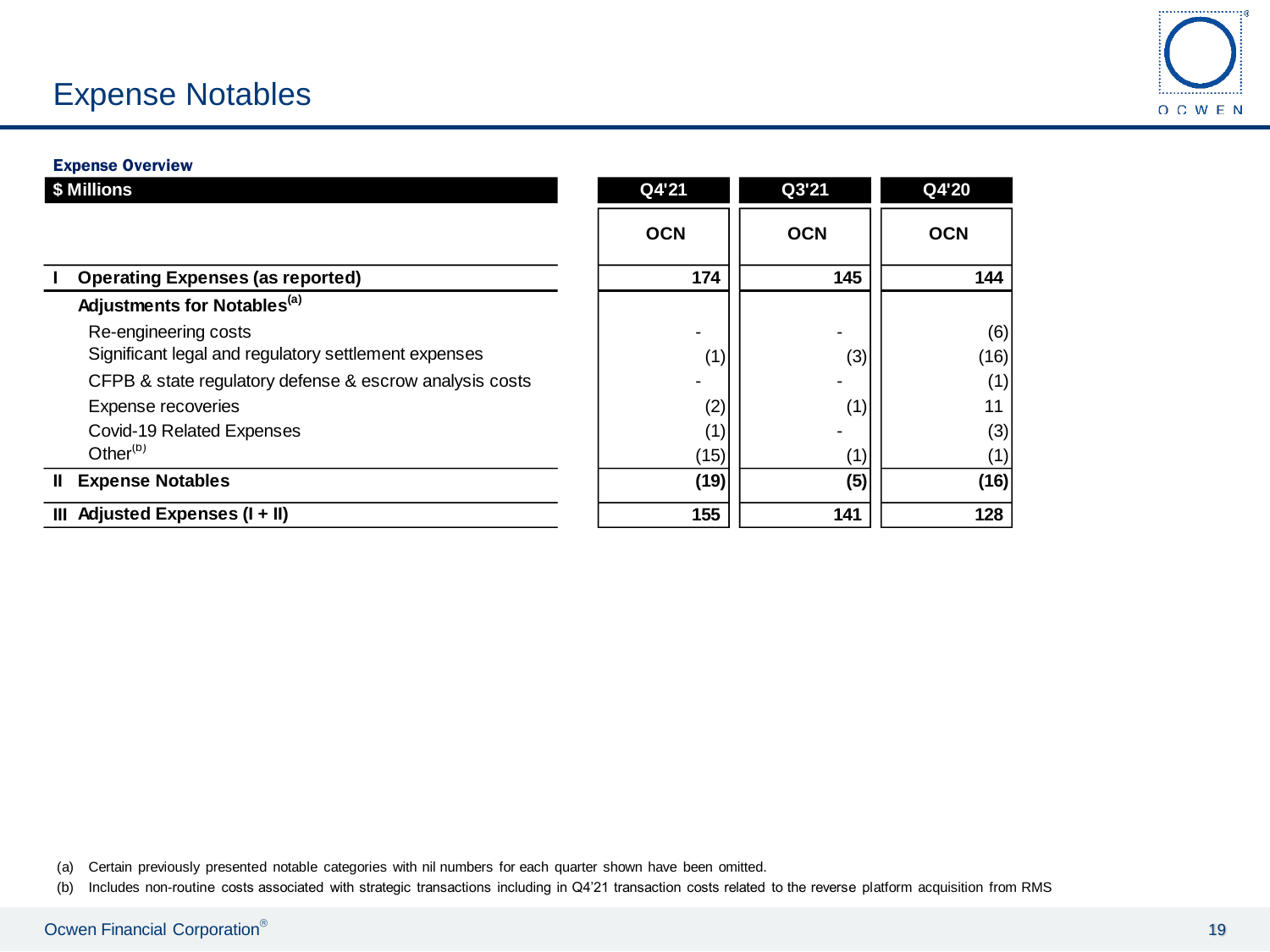# Income Statement Notables



#### Income Overview

| \$ Millions                                             | Q4'21      | Q3'21      | Q4'20      |
|---------------------------------------------------------|------------|------------|------------|
|                                                         | <b>OCN</b> | <b>OCN</b> | <b>OCN</b> |
| Reported Pre-Tax Income / (Loss)                        | (4)        | 10         | (1)        |
| Adjustments for Notables <sup>(a)</sup>                 |            |            |            |
| Expense Notables (from prior slide)                     | 19         | 5          | 16         |
| Non-Agency MSR FV Change <sup>(b)</sup>                 | (14)       | (68)       | (6)        |
| Agency MSR FV Change, net of macro hedge <sup>(b)</sup> | (4)        | 10         | (9)        |
| NRZ MSR Liability FV Change (Interest Expense)          |            | 61         | 4          |
| Reverse FV Change                                       | 8          | 18         | 11         |
| Other $(c)$                                             | (2)        |            |            |
| <b>Total Income Statement Notables</b><br>н.            | 14         | 27         | 16         |
| III Adjusted Pre-tax Income (Loss) (I+II)               | 10         | 37         | 15         |

(a) Certain notables presented in prior periods that are nil for each quarter shown here have been omitted

(b) FV changes that are driven by changes in interest rates, valuation inputs or other assumptions, net of unrealized gains / (losses) on MSR hedge. Non-Agency = Total MSR excluding GNMA & GSE MSRs. Agency = GNMA & GSE MSRs. The adjustment does not include \$5.1 million valuation gains of certain MSRs that were purchased at a discount in Q4 2021 (\$2.8 million in Q3 2021).

(c) Other contains non-routine transactions, including but not limited to pension benefit cost adjustments, long term employee compensation changes, and fair value assumption changes on other investments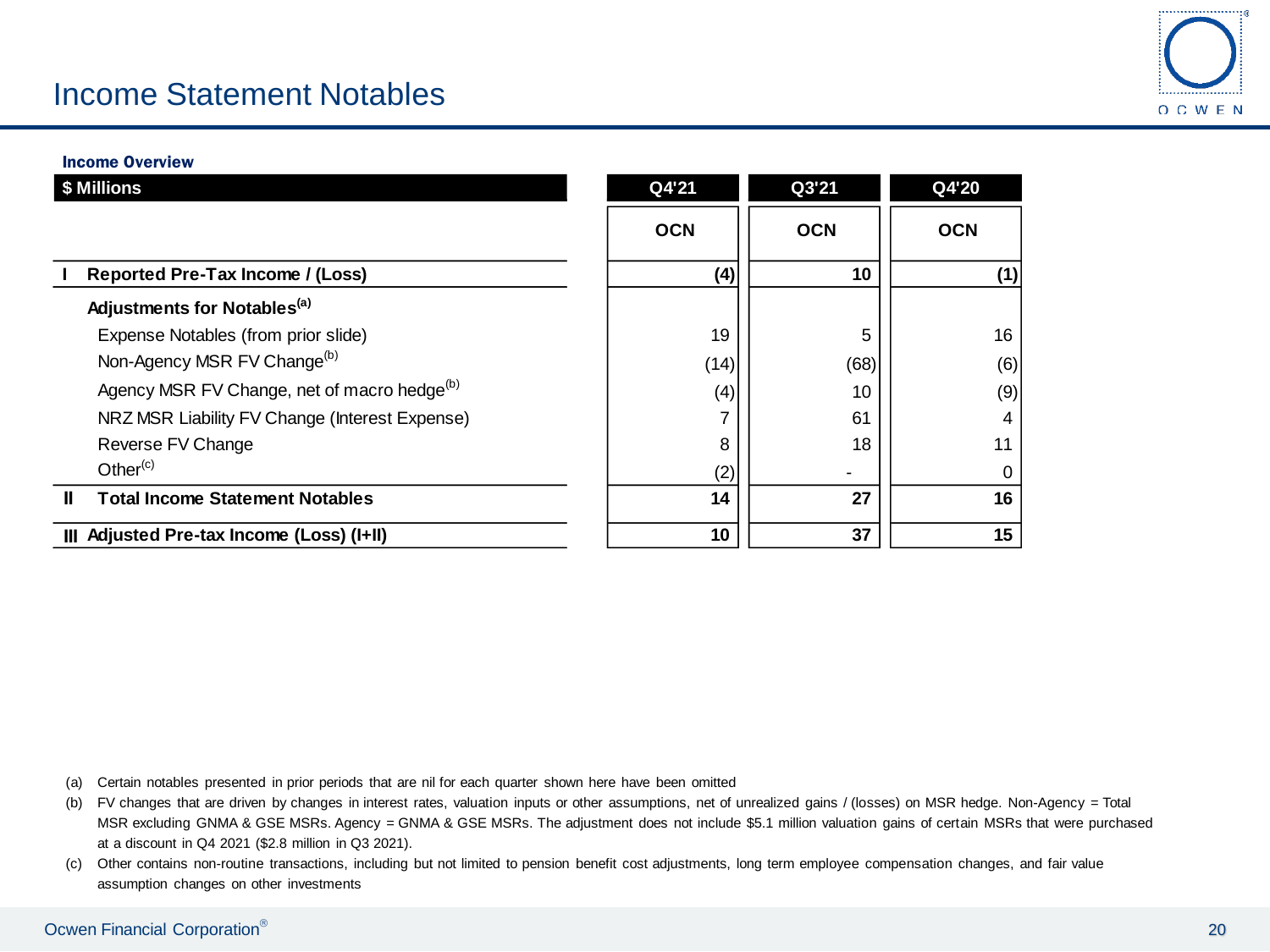# OCWEN

# Expense Notables by Segment

### Expense Overview

| \$ Millions                                        |           | Q4'21               |                  | Q3'21               |                  | Q4'20               |  |
|----------------------------------------------------|-----------|---------------------|------------------|---------------------|------------------|---------------------|--|
|                                                    | Servicing | <b>Originations</b> | <b>Servicing</b> | <b>Originations</b> | <b>Servicing</b> | <b>Originations</b> |  |
| <b>Operating Expenses</b>                          | 95        | 51                  | 81               | 43                  | 76               | 36                  |  |
| Adjustments for Notables (a)                       |           |                     |                  |                     |                  |                     |  |
| Re-engineering costs                               | (0)       |                     | (0)              |                     | (1)              | (1)                 |  |
| Significant legal & regulatory settlement expenses | (1)       |                     | (3)              |                     |                  |                     |  |
| NRZ consent process expenses                       | (0)       |                     | (0)              |                     | $\Omega$         |                     |  |
| Covid-19 Related Expenses                          |           | (1)                 |                  |                     | (2)              | (0)                 |  |
| Other <sup>(b)</sup>                               | (7)       | (1)                 |                  | 0                   | (1)              |                     |  |
| <b>II</b> Expense Notables                         | (8)       | (2)                 | (2)              | $\bf{0}$            | (3)              | (2)                 |  |
| III Adjusted Expenses (I+II)                       | 87        | 49                  | 79               | 44                  | 73               | 34                  |  |

(a) Certain previously presented notable categories with nil numbers for each quarter shown have been omitted.

(b) Includes non-routine costs associated with strategic transactions including in Q4'21 transaction costs related to the reverse platform acquisition from RMS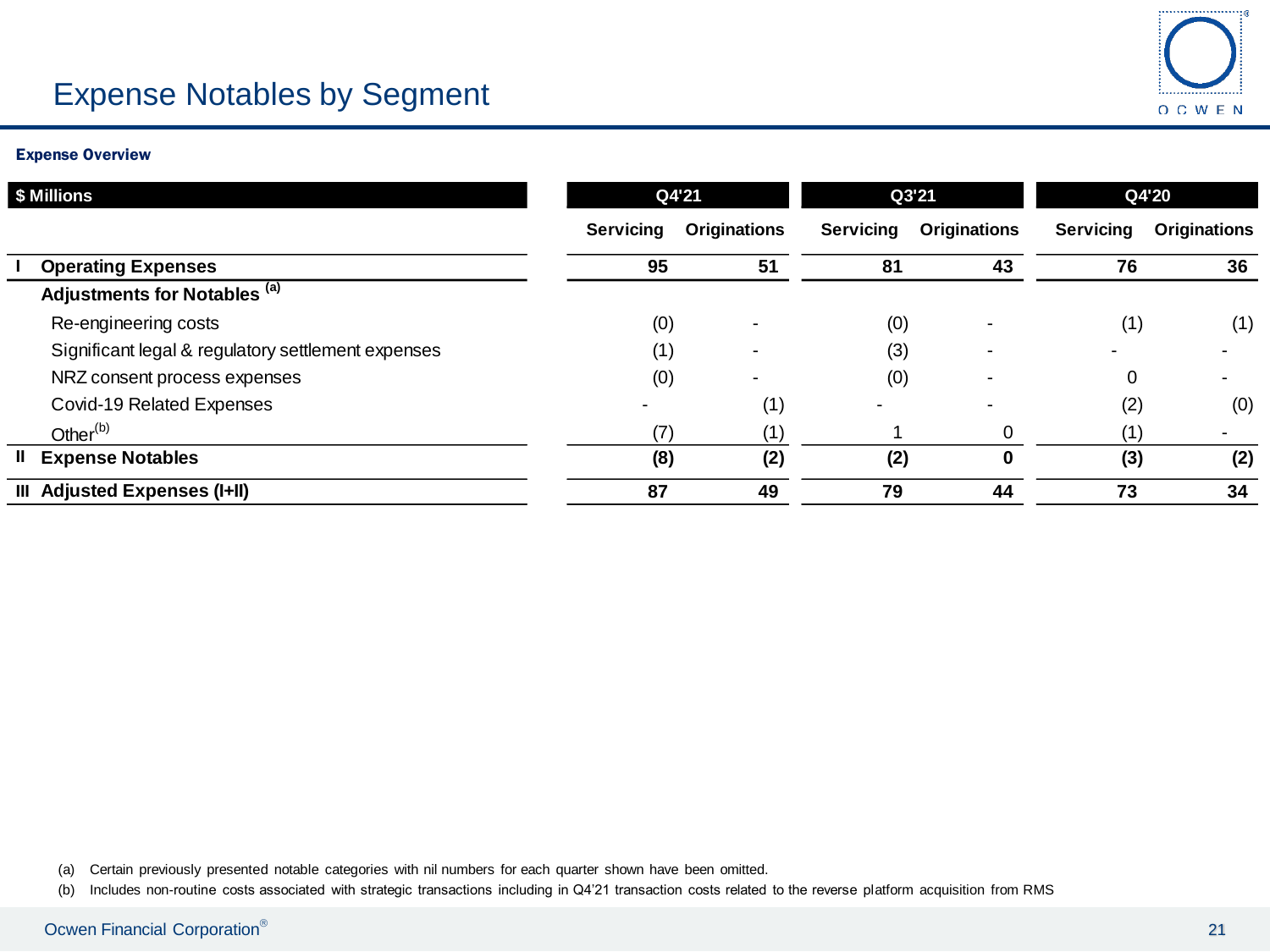# Income Statement Notables by Segment

| \$ Millions                                             | Q4'21            |                     | Q3'21     |                     | Q4'20            |                     |
|---------------------------------------------------------|------------------|---------------------|-----------|---------------------|------------------|---------------------|
|                                                         | <b>Servicing</b> | <b>Originations</b> | Servicing | <b>Originations</b> | <b>Servicing</b> | <b>Originations</b> |
| <b>Reported Pre-Tax Income / (Loss)</b>                 | 5                | 19                  | 17        | 17                  | (1)              | 33                  |
| Adjustments for Notables (a)                            |                  |                     |           |                     |                  |                     |
| Expense Notables (from prior table)                     | 8                |                     |           | (0)                 | 3                | 2                   |
| Non-Agency MSR FV Change <sup>(b)</sup>                 | (14)             |                     | (68)      |                     | (6)              |                     |
| Agency MSR FV Change, net of macro hedge <sup>(b)</sup> | (4)              |                     | 10        |                     | (9)              |                     |
| NRZ MSR Liability FV Change                             |                  |                     | 61        |                     |                  |                     |
| Reverse FV Change                                       | 8                |                     | 18        |                     | 11               |                     |
| Other $(c)$                                             | (0)              | (1)                 | $\Omega$  | (0)                 |                  | (0)                 |
| <b>Total Income Statement Notables</b>                  | 4                |                     | 24        | (0)                 | 4                | $\mathbf{2}$        |
| III Adjusted Pre-tax Income (Loss) (I+II)               | 10               | 20                  | 41        | 17                  |                  | 35                  |

(a) Notables presented in prior periods that are nil for each quarter shown here have been omitted

(b) FV changes that are driven by changes in interest rates, valuation inputs or other assumptions, net of unrealized gains / (losses) on MSR hedge. Non-Agency = Total MSR excluding GNMA & GSE MSRs. Agency = GNMA & GSE MSRs. The adjustment does not include \$5.1 million valuation gains of certain MSRs that were purchased at a discount in Q4 2021 (\$2.8 million in Q3 2021).

(c) Other contains non-routine transactions, including but not limited to pension benefit cost adjustments, long term employee compensation changes, and fair value assumption changes on other investments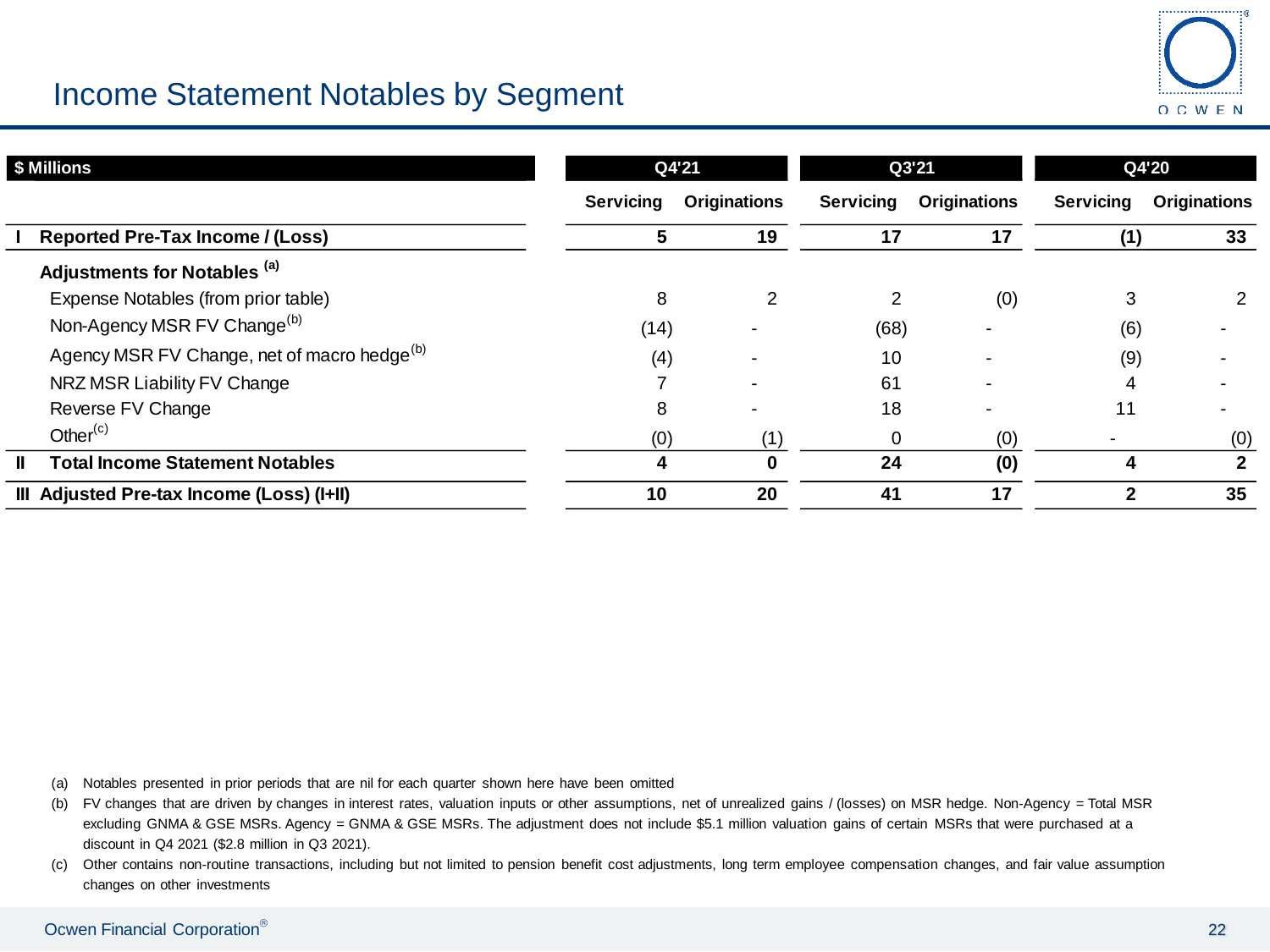

# GAAP ROE & After-Tax ROE Before Notable Items

#### *GAAP ROE Calculations*

| \$ Millions                                   | Q4'21      | Q3'21      |  |
|-----------------------------------------------|------------|------------|--|
|                                               | <b>OCN</b> | <b>OCN</b> |  |
| <b>Reported Net Income</b>                    | (2)        | 22         |  |
| Annualized Net Income (I * 4)<br>$\mathbf{I}$ | (7)        | 86         |  |
| <b>Equity</b>                                 |            |            |  |
| <b>Beginning Period Equity</b>                | 470        | 447        |  |
| <b>Ending Period Equity</b>                   | 477        | 470        |  |
| <b>III Average Equity</b>                     | 473        | 458        |  |
| IV GAAP ROE (II / III)                        | $-1%$      | 19%        |  |

### *After-Tax ROE Before Notable Items Calculation*

| \$ Millions                                      | Q4'21      | Q3'21      |  |
|--------------------------------------------------|------------|------------|--|
|                                                  | <b>OCN</b> | <b>OCN</b> |  |
| Net Income / (Loss)                              | (2)        | 0          |  |
| <b>Notables</b><br>Ш.                            | (14)       | (27)       |  |
| III Estimated Tax Impact of Notables             |            | (2)        |  |
| IV Annualized Net Income ex-notable 4*(I-II+III) | 58         | 184        |  |
| <b>Equity</b>                                    |            |            |  |
| <b>Beginning Period Equity</b>                   | 447        | 447        |  |
| Equity Impact from Notable Adjustment            | 16         | 25         |  |
| <b>Ending Period Equity</b>                      | 493        | 470        |  |
| <b>V</b> Average Equity                          | 481        | 458        |  |
| VI After-Tax ROE Before Notables (IV / V)        | 12%        | 40%        |  |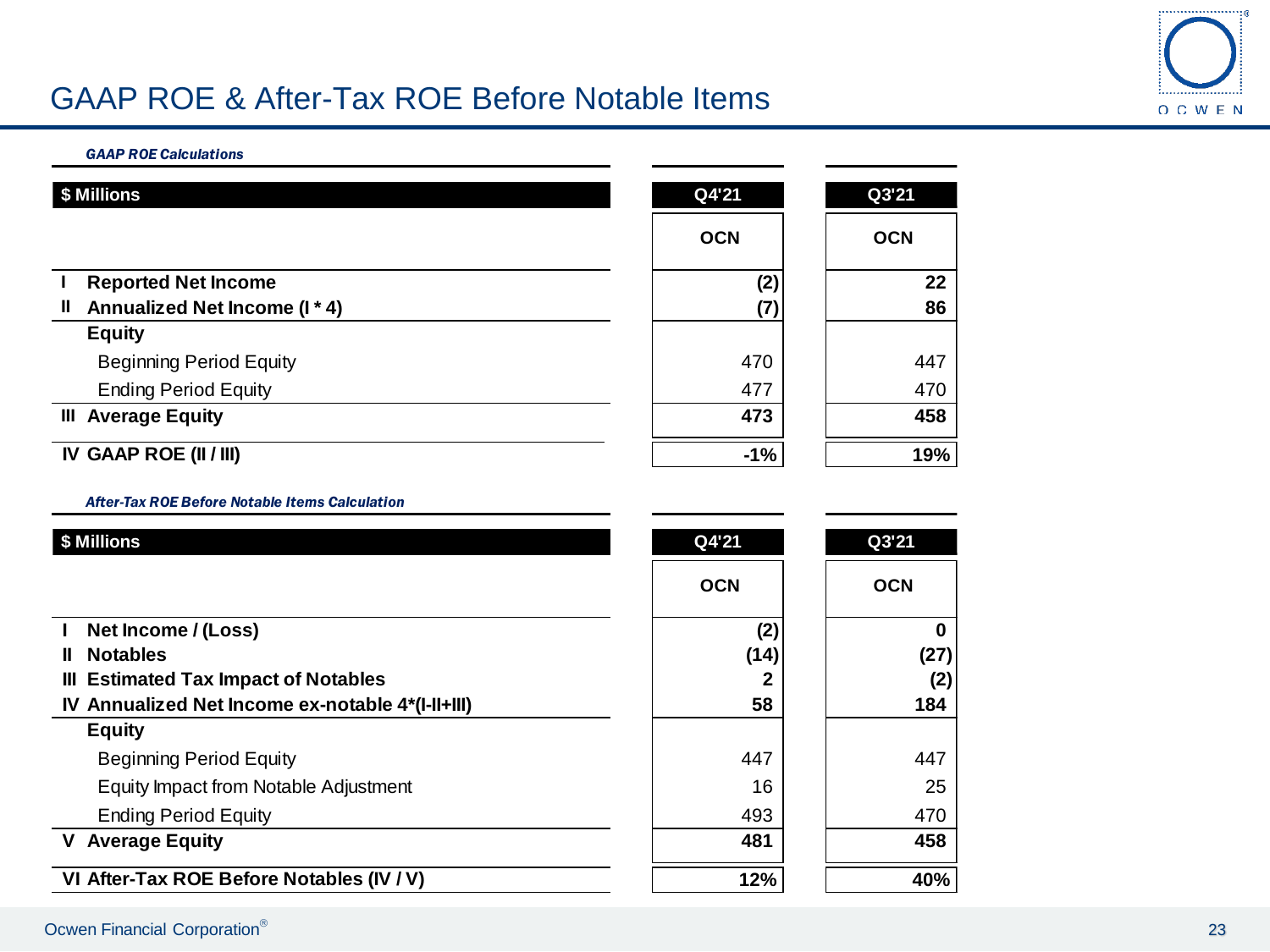

# Reverse Subservicing Adjusted PTI – Expense Notables

### Expense Overview

| \$ Millions                                             | Q4'22                          | Q4'21                                 |
|---------------------------------------------------------|--------------------------------|---------------------------------------|
|                                                         | <b>Reverse</b><br>Subservicing | <b>Reverse</b><br><b>Subservicing</b> |
| <b>Operating Expenses</b>                               | 18                             | 13                                    |
| Adjustments for Notables <sup>(a)</sup>                 |                                |                                       |
| Re-engineering costs                                    |                                |                                       |
| Significant legal & regulatory settlement expenses      |                                |                                       |
| CFPB & state regulatory defense & escrow analysis costs |                                |                                       |
| Expense recoveries                                      |                                |                                       |
| Other $(b)$                                             |                                |                                       |
| Ш<br><b>Expense Notables</b>                            |                                |                                       |
| Adjusted Expenses (I + II)<br>Ш                         | 18                             | 14                                    |

(a) Certain previously presented notable categories with nil numbers for each quarter shown have been omitted.

(b) Includes non-routine costs associated with strategic transactions including in Q4'21 transaction costs related to the reverse platform acquisition from RMS. Other platform acquisition related items were recorded to a different cost center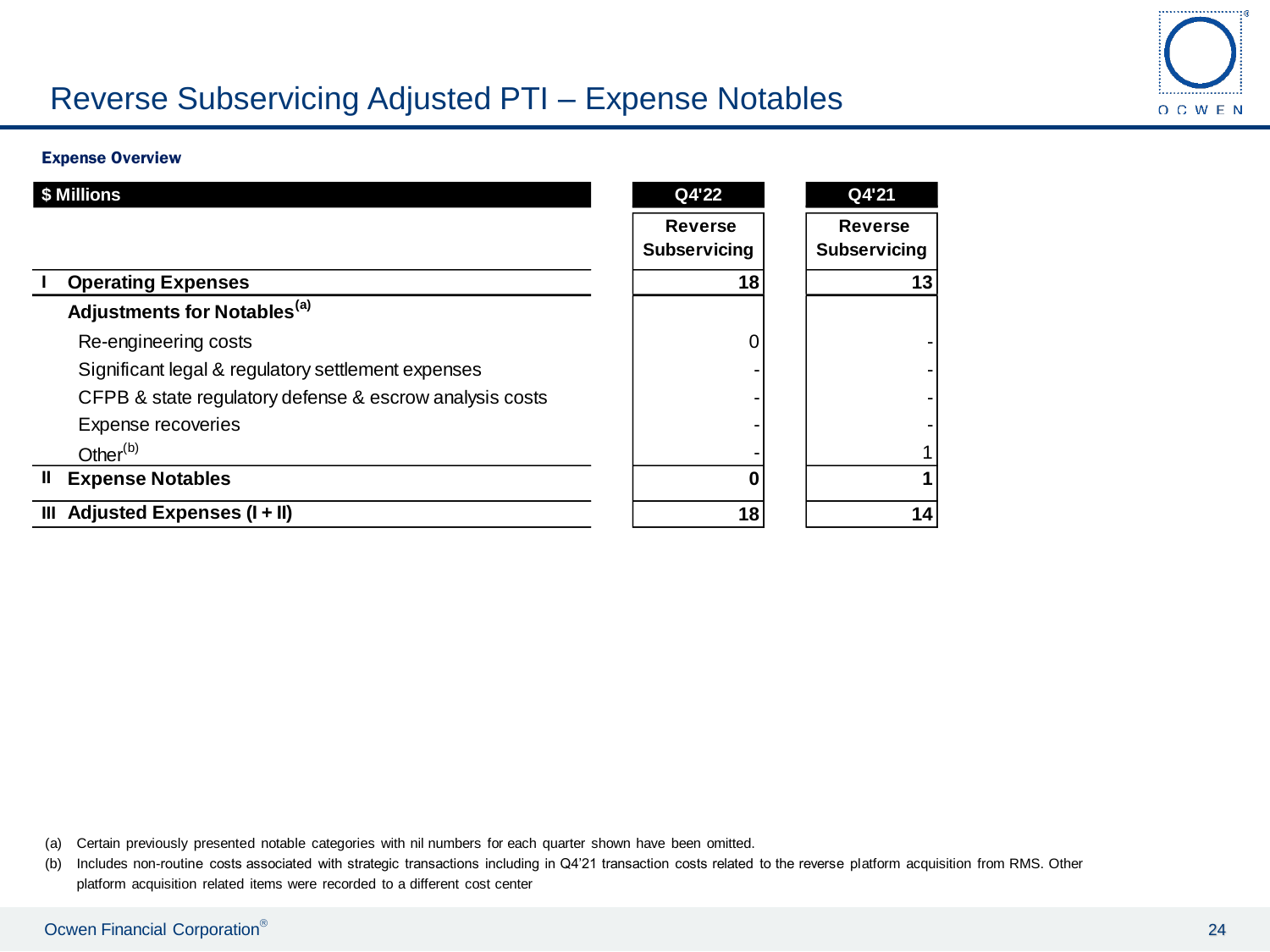# Reverse Subservicing Adjusted PTI – Income Notables and Adj. PTI



#### Income Overview

|   | lillions                                                | Q4'22                                 | Q4'21                          |
|---|---------------------------------------------------------|---------------------------------------|--------------------------------|
|   |                                                         | <b>Reverse</b><br><b>Subservicing</b> | <b>Reverse</b><br>Subservicing |
|   | Pre-Tax Income / (Loss)                                 |                                       | (3)                            |
|   | Adjustments for Notables <sup>(a)</sup>                 |                                       |                                |
|   | Expense Notables (from Expense Overview table above)    |                                       |                                |
|   | Non-Agency MSR FV Change <sup>(b)</sup>                 |                                       |                                |
|   | Agency MSR FV Change, net of macro hedge <sup>(b)</sup> |                                       |                                |
|   | NRZ MSR Liability FV Change                             |                                       |                                |
|   | Reverse FV Change                                       |                                       |                                |
|   | Corporate Debt Refinance                                |                                       |                                |
|   | Other $(c)$                                             |                                       |                                |
| Ш | <b>Total Income Statement Notables</b>                  |                                       |                                |
|   | III Adjusted Pre-tax Income (Loss) (I+II)               |                                       | (2)                            |

(a) Certain notables presented in prior periods that are nil for each quarter shown here have been omitted

- (b) FV changes that are driven by changes in interest rates, valuation inputs or other assumptions, net of unrealized gains / (losses) on MSR hedge. Non-Agency = Total MSR excluding GNMA & GSE MSRs. Agency = GNMA & GSE MSRs. This is not applicable to Reverse Subservicing.
- (c) Other contains non-routine transactions, including but not limited to pension benefit cost adjustments, long term employee compensation changes, and fair value assumption changes on other investments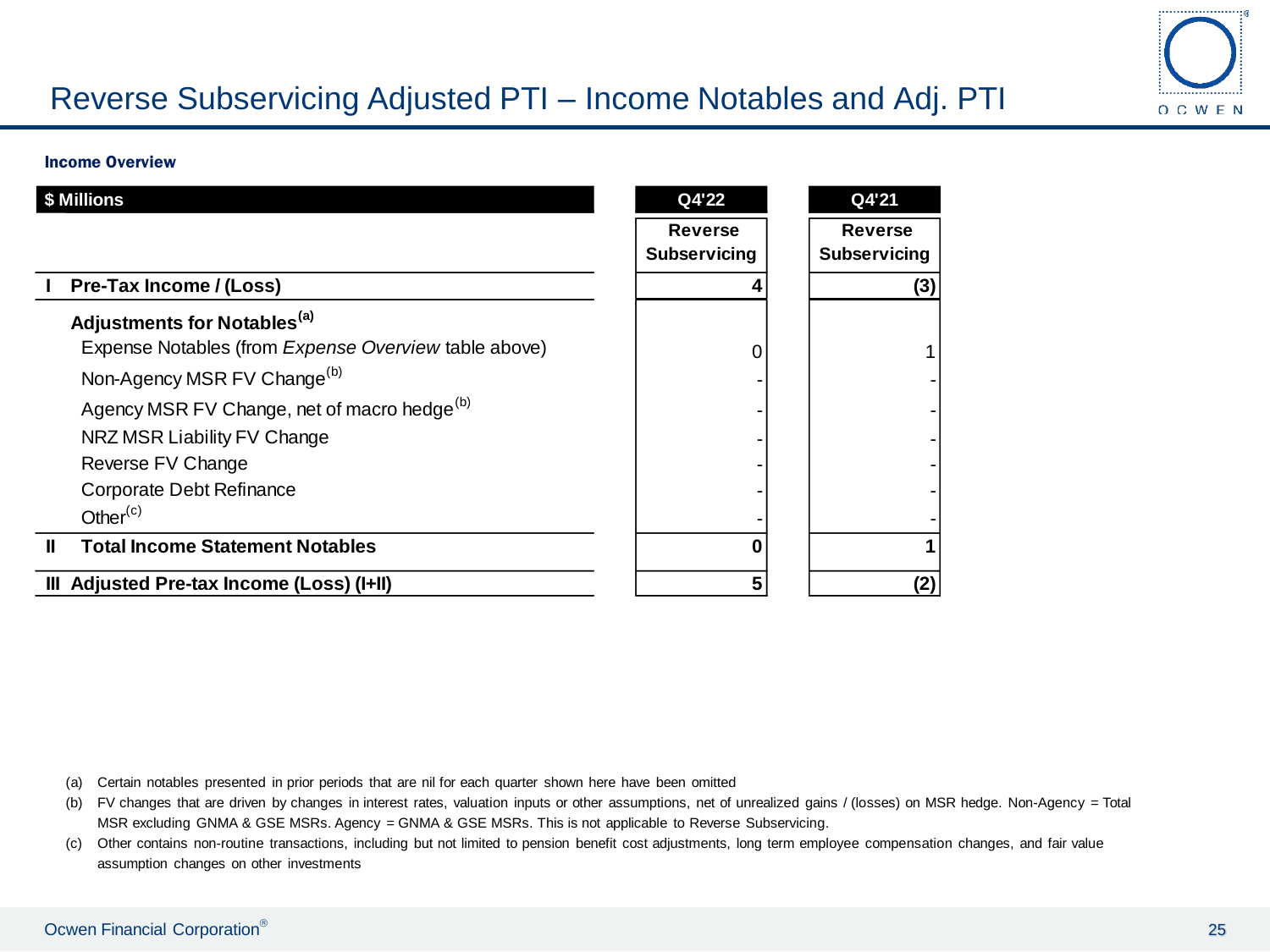# MSR Valuation Assumptions – Owned MSRs



|                            |              | At 12/31/2021 |                |                                 |  |
|----------------------------|--------------|---------------|----------------|---------------------------------|--|
|                            | <b>FN/FH</b> | <b>FHA/VA</b> | Non-<br>Agency | <b>Total</b><br><b>Retained</b> |  |
| (in \$ millions)           |              |               |                |                                 |  |
| <b>UPB</b>                 | 98,447       | 12,032        | 17,440         | 127,920                         |  |
| Loan Count (000s)          | 398          | 90            | 108            | 596                             |  |
| <b>Fair Value</b>          | 1,198        | 109           | 115            | 1,423                           |  |
| Fair Value (% of UPB)      | 1.22%        | 0.91%         | 0.66%          | 1.11%                           |  |
| % in COVID-19 FRB Plan     | 0.4%         | 2.3%          | 2.8%           | 1.1%                            |  |
| % Current in current month | 15.99%       | 11 78%        | 23.06%         | 17.82%                          |  |

### **Collateral Metrics:**

| <b>Weighted Average Note Rate</b> | 3.166 | 4.104 | 3.972 | 3.364 |
|-----------------------------------|-------|-------|-------|-------|
| <b>Weighted Average Svc Fee</b>   | 0.256 | 0.356 | 0.328 | 0.275 |
| Weighted Average Rem Term         | 310   | 279   | 184   | 290   |
| % D30 (MBA)                       | 0.7%  | 5.0%  | 5.2%  | 2.2%  |
| % D60 (MBA)                       | 0.2%  | 1.8%  | 1.7%  | 0.7%  |
| % D90+ (MBA)                      | 0.8%  | 7.6%  | 6.5%  | 2.9%  |
| %D30-60-90+                       | 1.7%  | 14.4% | 13.4% | 5.8%  |

### Fair Value Assumptions<sup>(a)</sup>:

| Lifetime CPR <sup>(b)</sup>     | 8.2  | 10.1  | 13.2  | 9.1  |
|---------------------------------|------|-------|-------|------|
| Cost to Service <sup>(c)</sup>  | \$70 | \$113 | \$166 | \$87 |
| Ancillary Income <sup>(c)</sup> | \$41 | \$44  | \$63  | \$44 |
| <b>Discount Rate</b>            | 8.3  | 10.1  | 11.0  | 8.8  |

(a) 3rd party broker assumptions

(b) Total voluntary payoffs and involuntary defaults; does not include scheduled payments

(c) Annual \$ per loan; Ancillary includes REO fee income on Non-Agency MSRs

(d) NRZ sale transactions did not achieve sale accounting treatment and MSR remains on balance sheet with offsetting liability

## Ocwen Financial Corporation